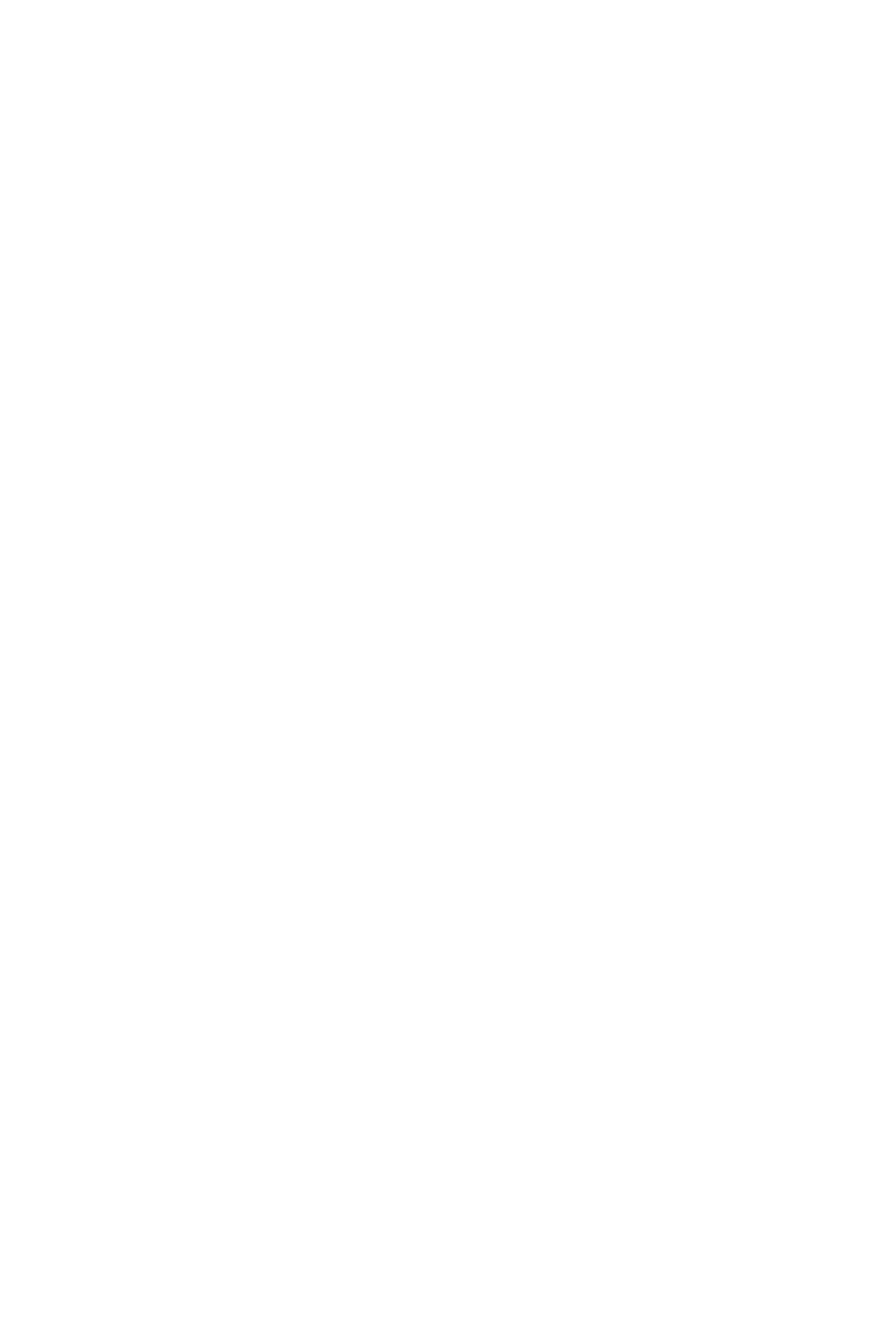# UNIVERSITY OF THE PHILIPPINES CENTER FOR INTEGRATIVE AND DEVELOPMENT STUDIES **POLITICAL ECONOMY PROGRAM**

# **UP CIDS DISCUSSION PAPER • 2021-01**

# Micro, small, and medium enterprise (MSME) sector financing Issues and challenges

Ma. Victoria R. Raquiza

The **UP CIDS Discussion Paper Series** features preliminary researches that may be subject to further revisions and are circulated to elicit comments and suggestions for enrichment and refinement. The views and opinions expressed in this discussion paper are those of the author/s and neither reflect nor represent those of the University of the Philippines or the UP Center for Integrative and Development Studies. Papers in the series are not for quotation or reprinting without permission from the author/s and the Center.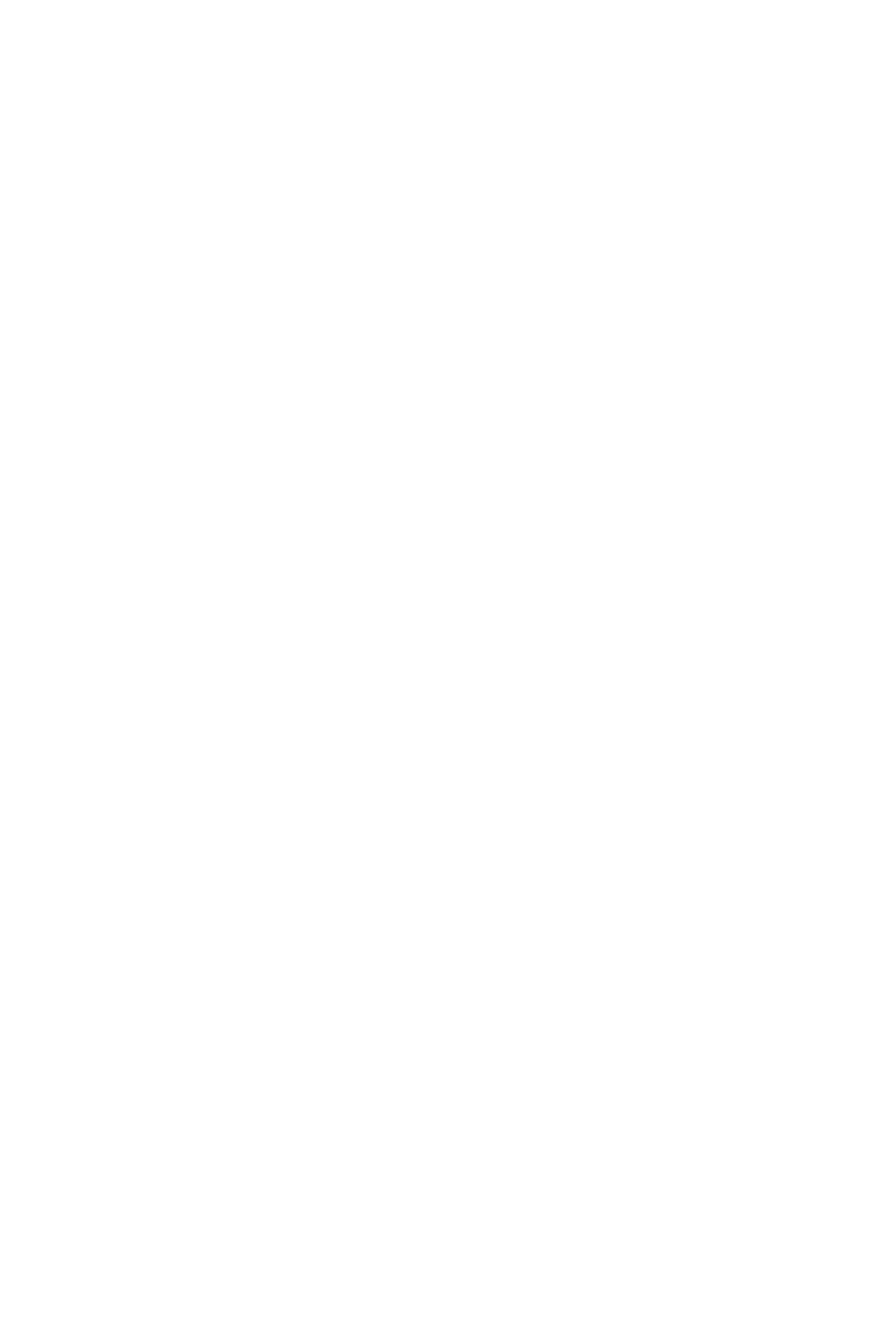# Micro, small, and medium enterprise (MSME) sector financing Issues and challenges

Ma. Victoria R. Raquiza $1$ 

## **ABSTRACT**

A vibrant and strong micro, small, and medium enterprise (MSME) sector can reduce poverty and inequality in the country. In spite of the plethora of Philippine policies and programs for MSMEs, however, the sector continues to suffer from low productivity, slow growth, and little stability. A key element missing is the adequate public financing for MSME development programs. Although financing for MSMEs have increased in the context of the pandemic, much more are needed. But for this to happen, a policy rethink is required that allows government to play a more active and direct role in MSME development.

## **KEYWORDS**

MSMEs, productivity, innovation, financing, economic governance, development

There is widespread recognition of the importance of micro, small, and medium enterprises (MSMEs) in promoting broad-based development. Such appreciation of this sector is based on two grounds. One, in both developed and developing countries, MSMEs comprise the majority of businesses, and employ the bulk of the workforce—a situation that

<sup>1</sup> Associate Professor, National College of Public Administration and Governance, University of the Philippines Diliman • Email address: [mrraquiza@up.edu.ph](mailto:mrraquiza%40up.edu.ph?subject=)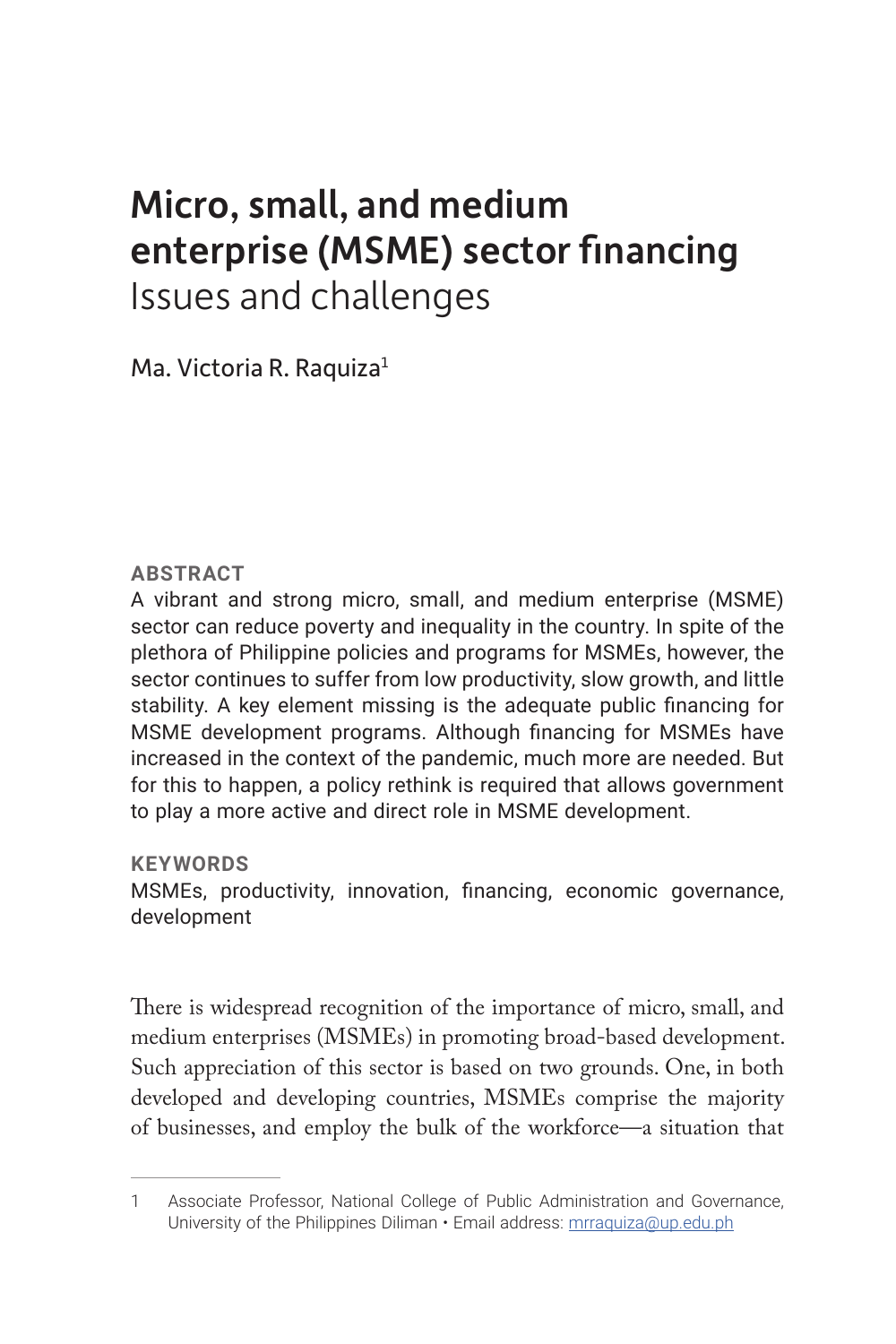has led to the sector being referred to as the backbone of development. Two, MSMEs, especially those in manufacturing, have high labor productivity potential that, when realized, could provide workers better wages and greater access to social security.

In light of its potential to create jobs, uplift the general standard of living, and reduce inequality in their countries, governments have thus sought to develop a strong and dynamic sector. For instance, with the region's small and medium enterprises (SMEs) contributing 50 to 95 percent of all employment, 30 to 53 percent to gross domestic product (GDP), and 19 to 31 percent to exports (Maehara 2012, 48), the Association of Southeast Asian Nations (ASEAN) has prioritized the sector's development. It formulated the SME Strategic Action Plan (2010–2015), and, in 2018, produced the ASEAN SME Policy Index (OECD and ERIA 2018).

The Philippines more or less follows this regional pattern. What is noteworthy, however, is that while the MSMEs comprise more than 99 percent of all businesses in the country, the sector's contribution to the GDP was the smallest among that of its neighbors. In 2008, for instance, the MSMEs contributed 32 percent, while those in other ASEAN countries were as follows: Indonesia, 57 percent; Malaysia and Thailand, 47 percent; Vietnam, 42 percent; and Singapore, 35 percent (Habito 2014). The relatively low output of the sector in the country suggests that, despite recent efforts to promote MSMEs in line with ASEAN's agenda, the sector remains mired in structural difficulties.

This paper provides an overview of the state of registered MSMEs in the Philippines and focuses on access to credit of those in the formal economy as a key factor to the sector's slow growth.

### **Profile of the Philippine MSME sector**

The Department of Trade and Industry (DTI) categorizes businesses as MSMEs based on their asset size and by the number of their employees. In terms of asset size, enterprises are grouped under micro if they have Php 3,000,000 or less in assets, small if they have Php 3,000,001 to Php 15,000,000; and medium, Php 15,000,001 to Php 100,000,000. An enterprise is also considered a micro enterprise if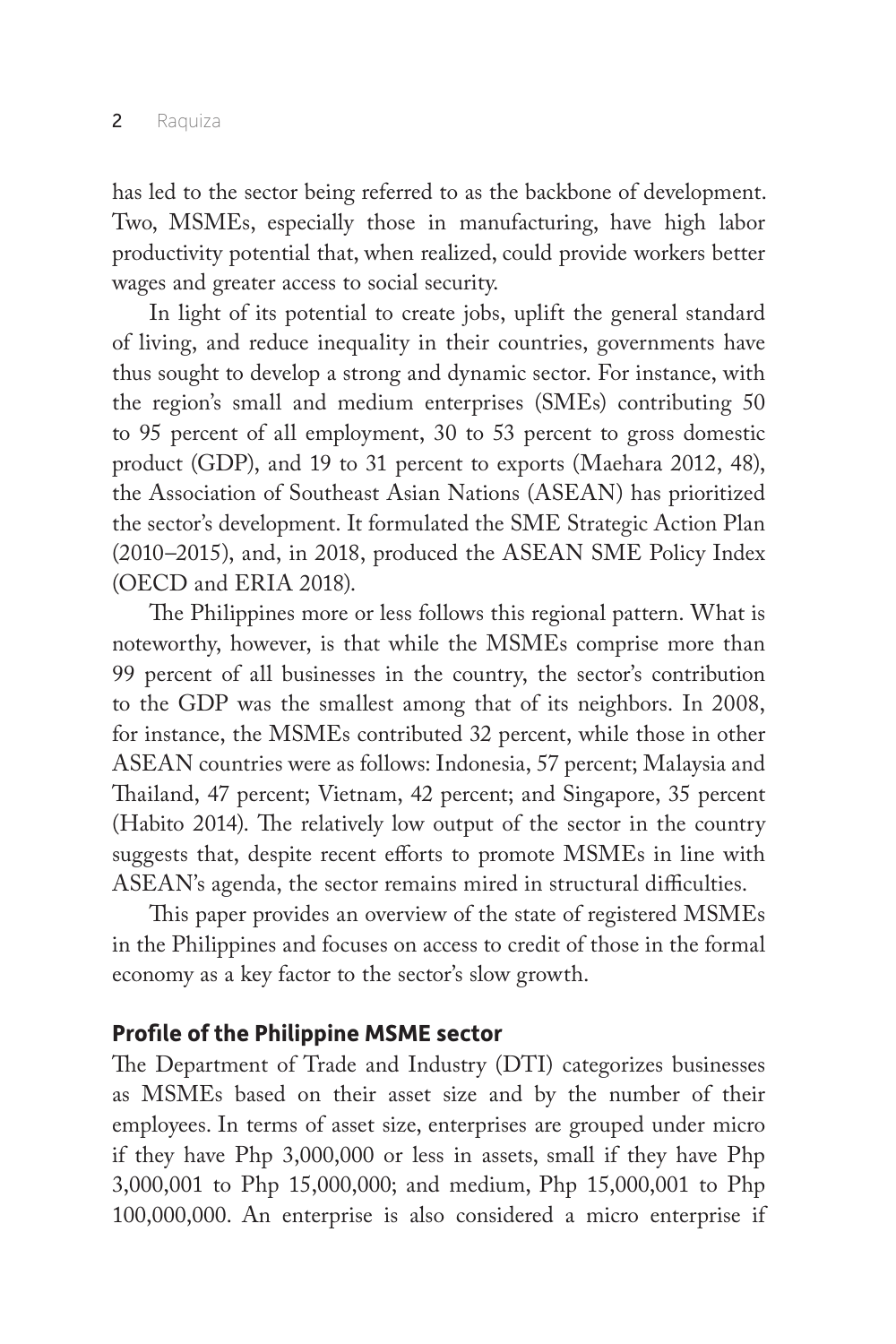it has one to nine employees, small if it has 10 to 99 employees, and medium if its employees number anywhere from 100 to 199. Businesses with bigger asset size and more number of employees fall under the large enterprise (LE) category.

In 2018, the country had over one million registered firms and of these, 99.5 percent come from the MSME sector. Micro enterprises made up 88.45 percent (or 887,272 establishments) of the sector. Those categorized as "small" constituted 10.58 percent (or 106,175 establishments), while medium and large enterprises constituted a mere 0.49 percent (4,895) and 0.48 percent (4,769) of total number of country's firms, respectively (see Figure 1 below).

The low number of small enterprises and the almost negligible number of medium enterprises highlight the "missing or hollowed middle" phenomenon in the Philippine MSME structure, observed as early as 2012 (Aldaba 2012b, 151). The "missing middle" refers to the miniscule number of small- and medium-sized enterprises as compared to the overwhelming preponderance of micro enterprises. The figures suggest that the number of medium-sized firms have



Source: *PSA 2018 List of Establishments*, cited in DTI n.d.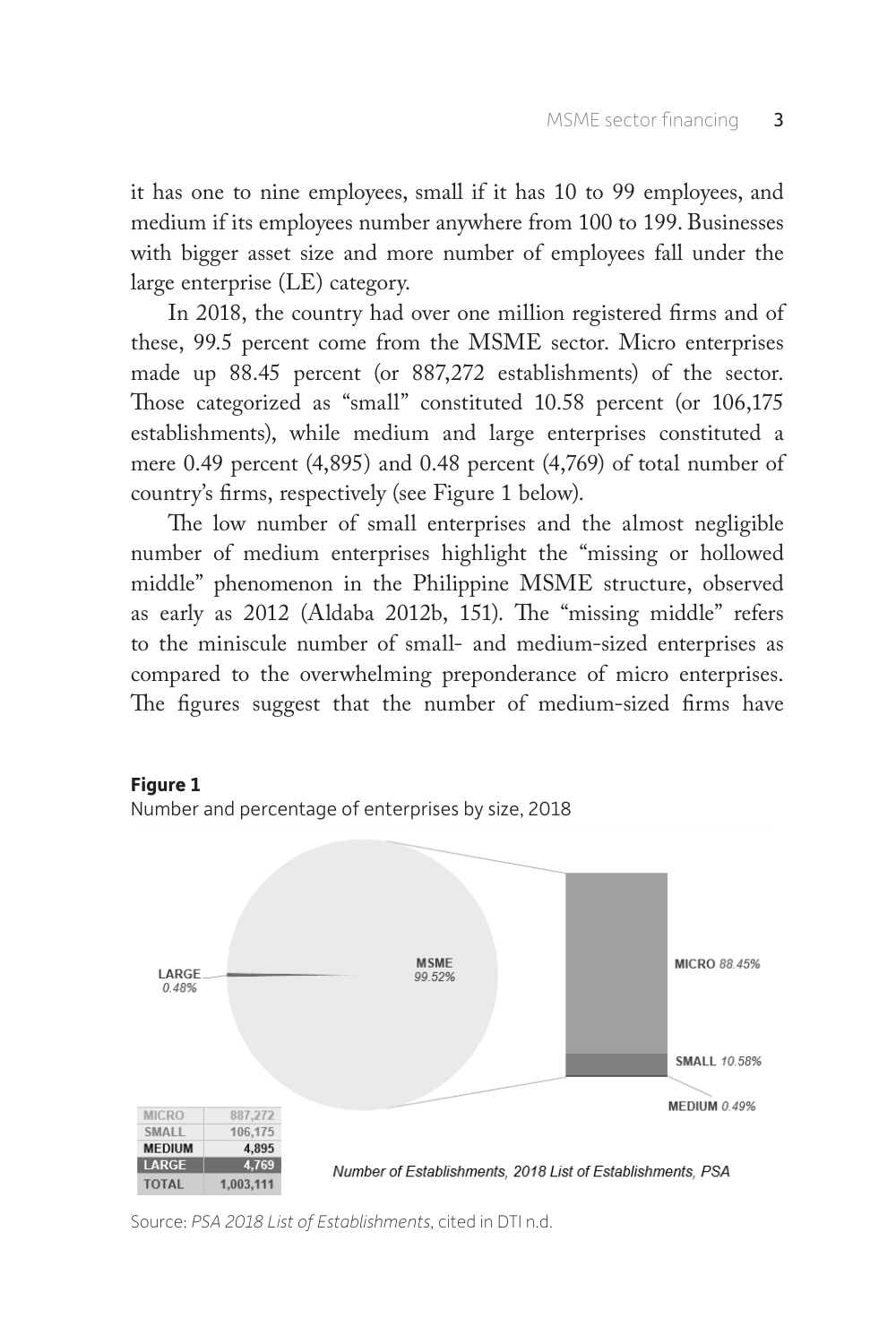stayed stagnant despite the robust growth of the country's economy in recent years. Furthermore, the dynamism of SMEs that one finds in countries like Taiwan does not exist in the Philippines, suggesting the "unintegrated" nature of the country's industrial sector (Balisacan and Hill 2003, 239).

This distribution of the country's registered enterprises is also reflected in the deployment of the workforce. Of the 9,043,063 workers employed in registered establishments in 2018, 63.19 percent were from MSMEs; the remaining 36.81 were employed in large establishments (PSA 2018). A breakdown of the workers by industry shows that the biggest category of workers in the sector—representing 25 percent came from two combined groups, namely wholesale and retail trade, and repair of motor vehicles and motorcycles, while workers in manufacturing and administrative and support services sectors made up 17.80 percent and 14.94 percent, respectively. Noteworthy, even though manufacturing only comprised about 12 percent of firms in the sector, it employed almost 18 percent of MSME workers—suggesting higher labor absorption than that of the trade and vehicle repairs subsectors. Trade and vehicle repairs combined made up 46 percent of firms but employed only 25 percent of the workers in the sector (for the breakdown, see Table 1 on next page).

## **MSME performance**

If high inequality is a stark and sobering reality in the Philippines, nowhere is this more evident than in the private sector. It was noted that many of the offices in skyscrapers that bedazzle the skyline of Metro Manila and other urban centers represent less than one percent of all businesses in the Philippines yet contribute 68 percent of total economic output and incomes. On the other hand, MSMEs make up more than 99 percent but contribute only 32 percent to the country's GDP (Habito 2014). Compared to those in other ASEAN countries, Philippine MSMEs also employ fewer workers—only about 63 percent of the working population as compared to Cambodia's 73 percent, Thailand's 77 percent, Laos' 81 percent, and Indonesia's 97 percent (Habito 2015).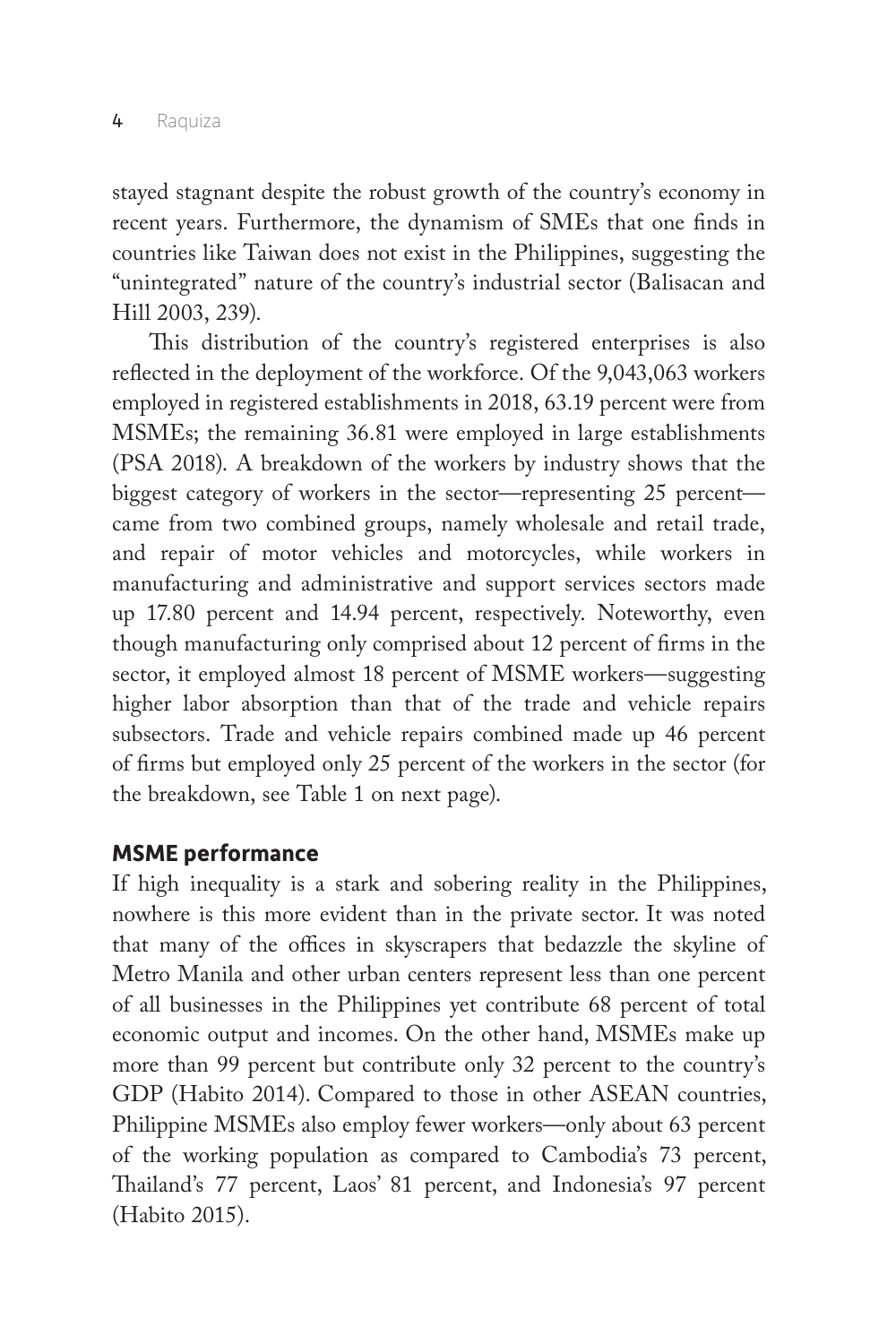## **Table 1**

Number and percentage of MSMEs and employment, 2018

| Category                                                                | Number of<br>establishments | % of total* | Number of<br>workers | % of total* |
|-------------------------------------------------------------------------|-----------------------------|-------------|----------------------|-------------|
| Wholesale/retail<br>trade; repair of<br>motor vehicles &<br>motorcycles | 462,349                     | 46.09%      | 2,264,918            | 25.05%      |
| Manufacturing                                                           | 117,468                     | 11.71%      | 1,609,781            | 17.80%      |
| Administrative &<br>support services                                    | 18,713                      | 1.87%       | 1,350,697            | 14.94%      |
| Accommodation &<br>food services                                        | 144,640                     | 14.42%      | 921,292              | 10.19%      |
| Financial &<br>insurance activities                                     | 46,216                      | 4.61%       | 480,352              | 5.31%       |
| Education                                                               | 18,079                      | 1.80%       | 412,301              | 4.56%       |
| Agriculture,<br>forestry, & fishing                                     | 8,679                       | 0.87%       | 188,004              | 2.08%       |
| Information &<br>communication                                          | 29,687                      | 2.96%       | 233,255              | 2.58%       |
| Other services                                                          | 66,173                      | 660%        | 232,934              | 2.58%       |
| Construction                                                            | 4,507                       | 0.45%       | 289,151              | 3.20%       |
| Transport & storage                                                     | 11,200                      | 1.12%       | 259,109              | 2.87%       |
| Professional,<br>scientific, &<br>technical activities                  | 15,974                      | 1.59%       | 178,095              | 1.97%       |
| Arts,<br>entertainment, &<br>recreation                                 | 15,393                      | 1.53%       | 105,130              | 1.16%       |
| Real estate                                                             | 11,595                      | 1.16%       | 112,645              | 1.25%       |
| Electricity, gas,<br>steam. & air<br>conditioning supply                | 1.298                       | 0.13%       | 68,015               | 0.75%       |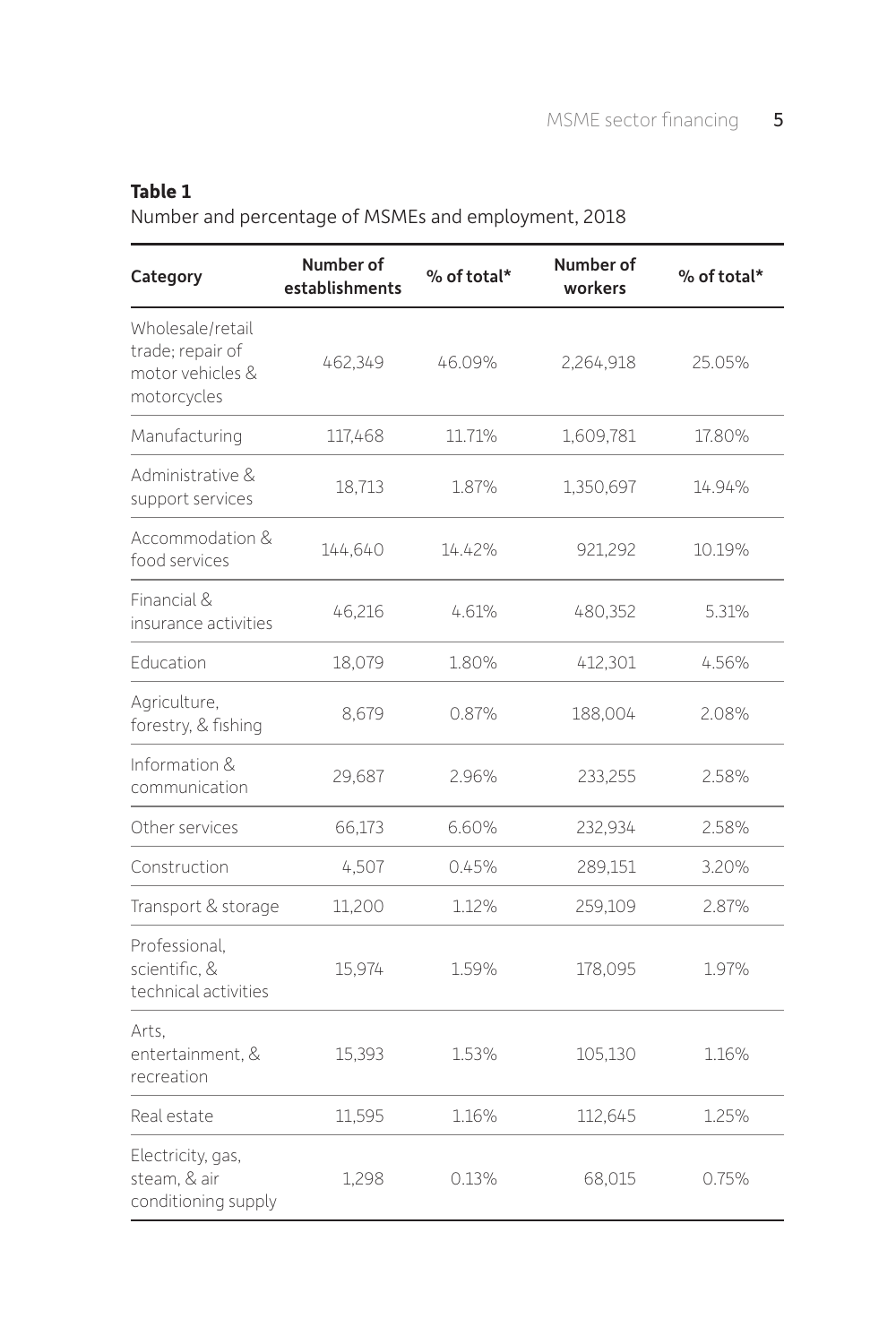#### **Table 1**

Number and percentage of MSMEs and employment, 2018 (continued)

| Category                                                                      | Number of<br>establishments | $%$ of total* | Number of<br>workers | $%$ of total* |
|-------------------------------------------------------------------------------|-----------------------------|---------------|----------------------|---------------|
| Mining & quarrying                                                            | 850                         | 0.08%         | 39,092               | 0.43%         |
| Water supply,<br>sewerage waste<br>management,<br>& remediation<br>activities | 1.466                       | 0.15%         | 40.873               | 0.45%         |
| Human health<br>and social work<br>activities                                 | 28.824                      | 2.87%         | 257.419              | 2.85%         |
| <b>Total</b>                                                                  | 1,003,111                   | 100%          | 9,043,063            | 100%          |

Source: *PSA 2018 List of Establishments*, cited in DTI n.d.

Furthermore, while MSMEs accounted for more than 60 percent of total jobs, they contributed only 35.7 percent of total sales in manufacturing and value-added (Espenilla 2013). Recent data also shows that while SMEs represent 60 percent of all domestic exporters, they account for only 25 percent of the country's total exports revenue (2018 MSME Statistics; OECD and ERIA 2018). This underscores that export products from this sector are generally of very low value or of low volume.

These figures in the sector's output, revenue, and labor productivity suggest the need to upgrade, diversify, and increase the competitiveness of the country's SMEs if the sector is to make a substantial contribution to the country's pursuit of sustainable and inclusive growth. The next section outlines the main government programs geared toward supporting MSMEs.

## **Philippine policies and programs for MSMEs**

The potential role that MSMEs can play in boosting the Philippine economy is not lost on policymakers. House Representative Rufus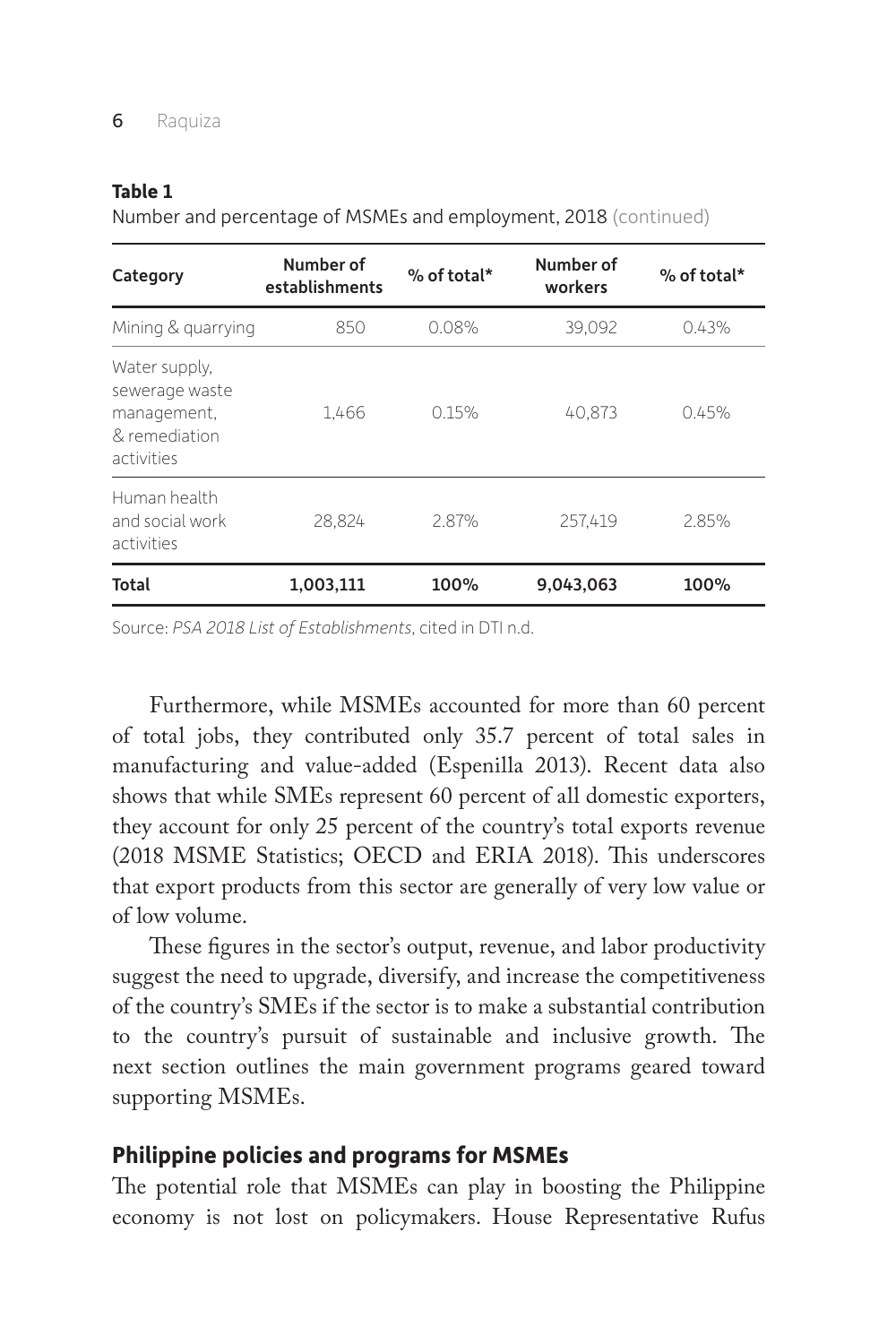Rodriguez (2014), for instance, noted that "because the sector is generally dispersed nationwide, it has a relatively wide reach and provides an entry point to the economy for entrepreneurs as well as those who are traditionally excluded from the labor force like undergraduates, out-of-school youth, housewives, and persons with disabilities." More, he pointed out that MSMEs also serve as suppliers, subcontractors, and logistic service providers to large enterprises, including exporters (ibid.). This observation is shared by the country's central bank, the Bangko Sentral ng Pilipinas (BSP), stating that despite the limiting enclave character of some in the subsectors, MSMEs are "strategically positioned to effectively create backward and forward linkages" (*GMA News Online* 2010).

Such public recognition of SMEs' potentials is consolidated in and institutionalized with the enactment of the landmark legislation called the Magna Carta for Small Enterprises (Republic Act No. (RA) 6977) in 1991; amended to include medium enterprises (RA 8289) in 1997 and micro enterprises (RA 9501) in 2008). One of the most important provisions of the Act is the creation of the Micro, Small and Medium Enterprise Development (MSMED) Council, the government body primarily "responsible for the promotion, growth, and development of [SMEs]" (Section 6). Its roles include making policy recommendations to the President and Congress on SMErelated matters; coordinating and integrating various government and private sector activities; working with local government units; and working with the National Economic and Development Authority (NEDA) and the Coordinating Council for the Philippine Assistance Program in tapping local and foreign funding—all to support the many facets of SME development. In order to accomplish its many roles, Section 9 of the Magna Carta stipulates that the Council would get from the national government budget a separate annual appropriation, while also allowing to receive private sector contributions.

As conceived, the MSMED Council is a body attached to the Department of Trade and Industry with the DTI Bureau of Micro, Small, and Medium Enterprise Development (BMSME)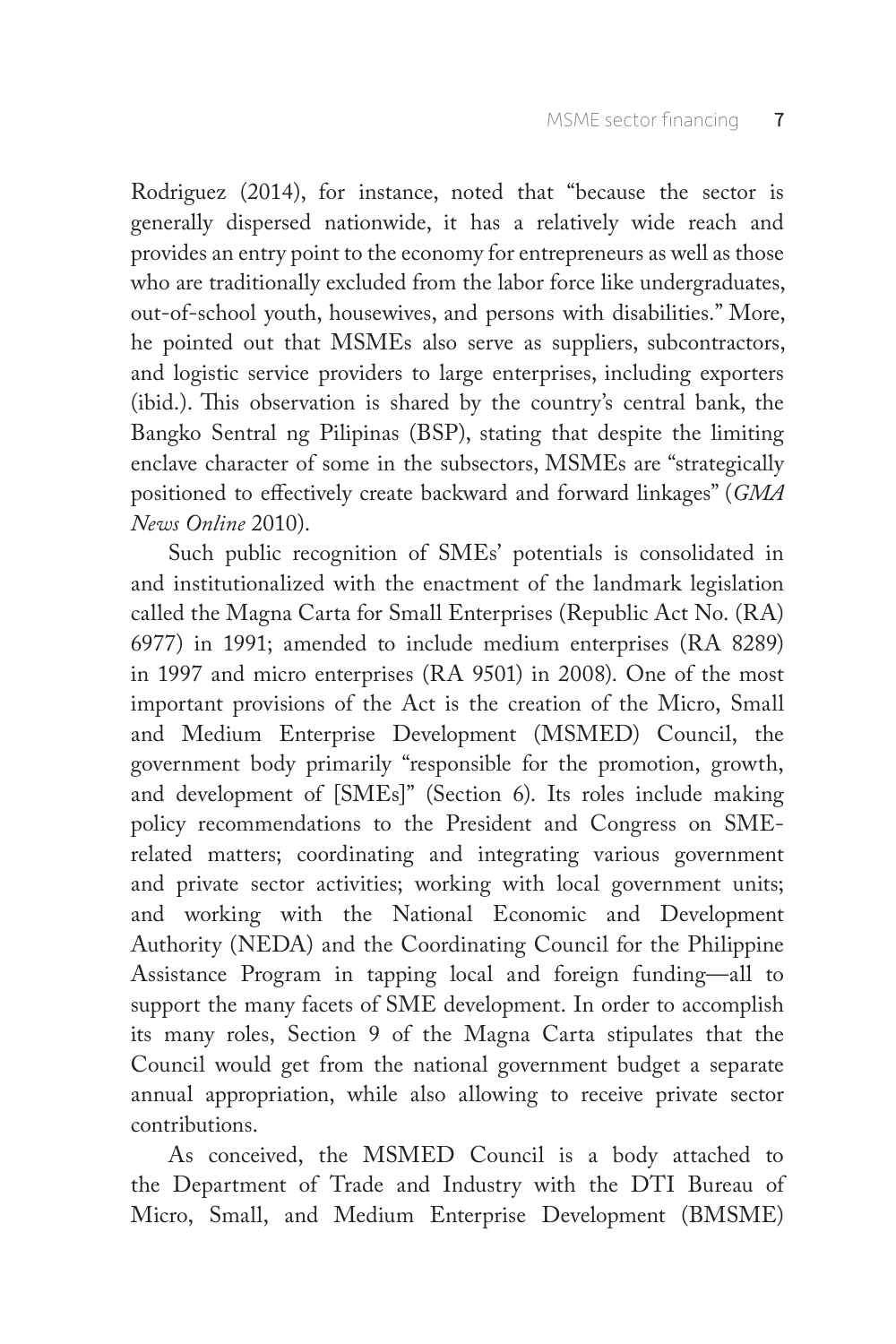serving as the Council Secretariat and acts as a "one-stop shop" to guide SMEs to specialized support agencies. The BMSME recommends annual and medium-term SME development plans for the Council's approval and prepares position and background papers and yearly reports on the status of SMEs for the Council. It also assists in monitoring and coordinating all SME activities of the government.2

Another key provision of the Magna Carta is its Section 15, which requires all lending institutions, whether public or private, to set aside 10 percent of their total loan portfolio for MSMEs (eight percent for micro and small, and at least two percent for medium enterprises) for a ten-year period starting in 2008. In the spirit of "affirmative action," the provision seeks to address the financing gap for MSMEs and to facilitate their entry into the formal lending system. Furthermore, the Magna Carta stipulates that banks that do not comply with this mandatory allocation provision (Section 15) will be penalized with a fine of not less than Php 500,000 (Section 19).

Besides the Magna Carta, other government financing initiatives include the People's Credit and Finance Corporation (PCFC), founded in 1995 to provide loans to microfinance institutions like rural banks, cooperatives, and non-government organizations. In 2002, the Barangay Micro Business Enterprises (BMBE) Law (RA 9178) was enacted in order to "encourag[e] the formation and growth of barangay micro business enterprises" and "integrat[e] those in the informal economy with the mainstream economy" through interventions at the local level and various incentives and benefits for employment generation and poverty alleviation (Section 2). In 2003, the SME Unified Lending Opportunities for National Growth (SULONG) was set up by various government financial institutions (GFIs) to extend credit at concessional interest rates and funds for export financing

<sup>2</sup> The DTI has, in fact, 14 offices and 20 line bureaus mandated to support SMEs and SME exporters. As stated in the Magna Carta for MSMEs, the MSMED Council takes charge of formulating SME policies and provides overall guidance and direction in implementing SME programs.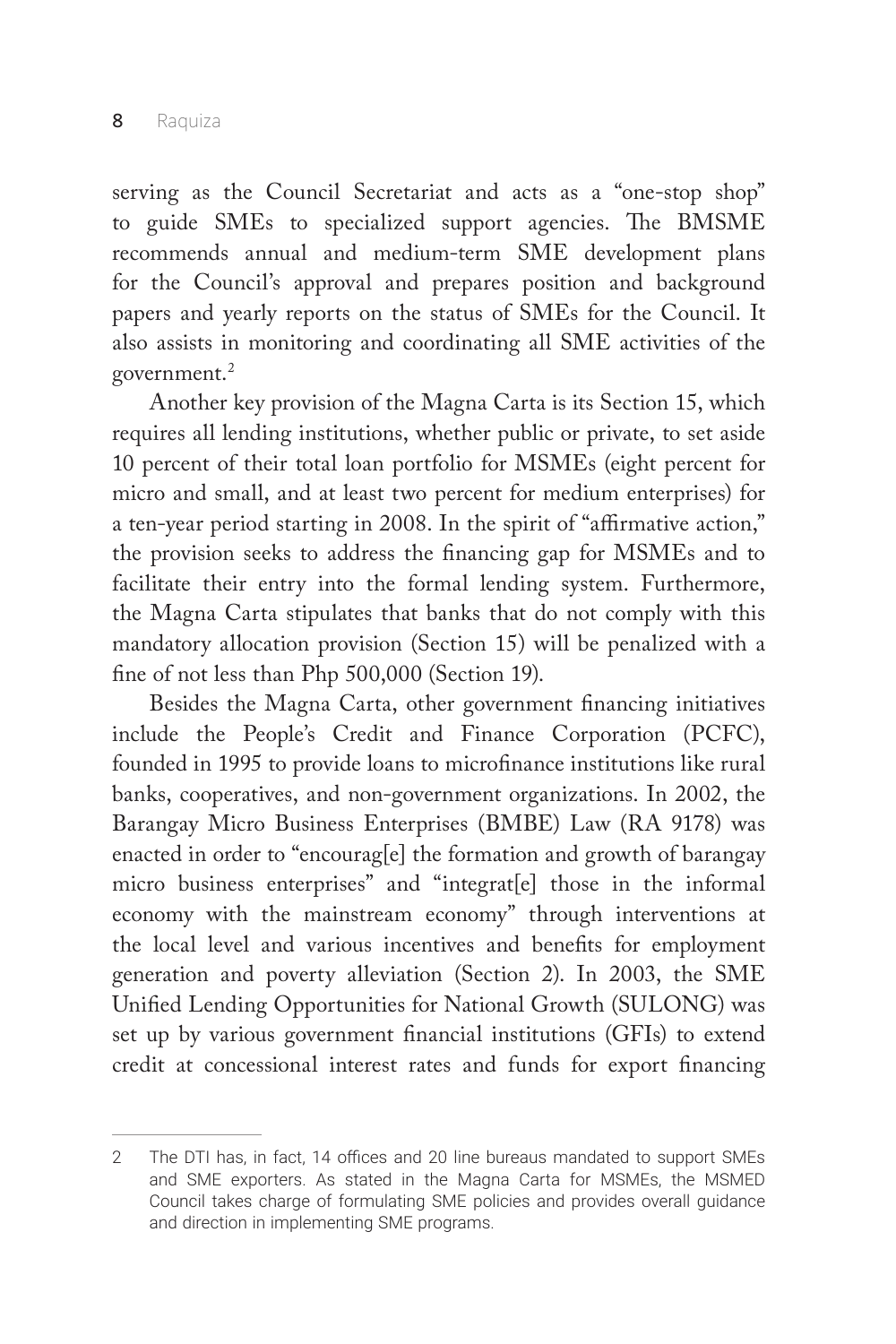and temporary working and permanent capital and equipment, lot purchase, and building/warehouse construction.3

Other legislative measures to improve MSMEs' access to funds are the Agri-Agra Reform Credit Act of 2009 (RA 10000) and the Credit Surety Fund (CSF) Cooperative Act of 2015 (RA 10744).

More recently, the MSME sector gained a boost with the passage of Republic Act No. 10644 (An Act Promoting Job Generation and Inclusive Growth through the Development of Micro, Small, and Medium Enterprises) or the "Go Negosyo Act." Passed in 2014, the Act sought to further boost MSME development by establishing Negosyo Centers in all provinces, cities, and municipalities. The centers sought to promote ease of doing business by providing business registration assistance, business advisory services, business information and advocacy, and monitoring and evaluation (DTI 2015). The Act also aimed to establish a start-up fund for MSMEs and to provide technology transfer, production and management training, marketing assistance for SMEs, and a unified and simplified business registration process through automatic approval of business permits and licenses that are not approved for any reason within 15 days (ibid.).

The Go Negosyo Act expanded the functions of the MSMED Council to include coordinating and acting as an oversight body for Negosyo Centers, drawing up compliance guidelines for rules concerning MSMEs, promoting women entrepreneurship, and developing entrepreneurial education and trainings in coordination with relevant government agencies. The Act also reconstituted the MSMED Council. Today, it is chaired by the DTI Secretary and has the Secretaries of the Department of Agriculture (DA) and Department of the Interior and Local Government (DILG) and the Chair of the Small Business Corporation (SBCorp) as members.4

<sup>3</sup> SULONG involved various GFIs like the Land Bank of the Philippines, the Development Bank of the Philippines, the SB Corporation, the Quedan and Rural Credit Guarantee Corporation, the Philippine Export-Import Credit Agency, and the National Livelihood Support Fund.

<sup>4</sup> The Departments of Labor of Employment and Environment and Natural Resources were no longer included as members of the MSMED Council.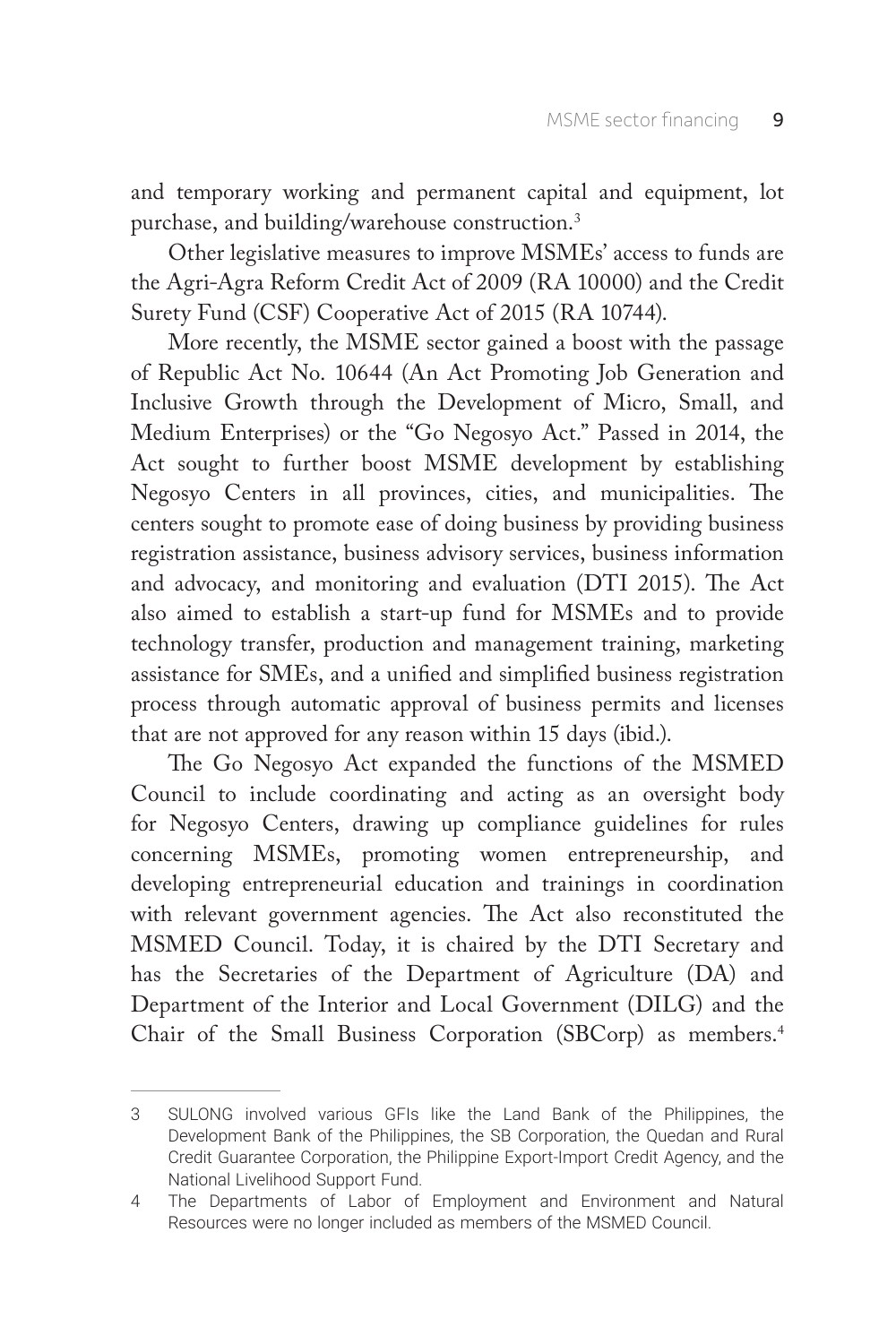The council now also includes three representatives from the MSME sector to represent Luzon, Visayas, and Mindanao, with at least one representative from the microenterprise sector; a representative from the women's sector designated by the Philippine Commission on Women; and one representative from the youth sector designated by the National Youth Commission.

The Act likewise created an Advisory Council to the MSMED Council composed of the following: the Secretary of the Department of Science and Technology (DOST); the BSP Governor; the Presidents of the Land Bank of the Philippines, Development Bank of the Philippines, and Credit Information Corporation; the Director General of the NEDA; and a representative from the labor sector; and representatives from the private banking sector (to alternate from among the Chamber of Thrift Banks, Rural Bankers Association of the Philippines, and the Bankers' Association of the Philippines), microfinance nongovernment organizations (NGOs), and the University of the Philippines Institute for Small Scale Industries (UP ISSI).

The inclusion of the BSP in the Advisory Council is particularly critical in MSME development especially since it is in charge of promoting the commercial banks' and MSMEs' participation in the different credit programs. It is not only in charge of implementing Section 15 of the Magna Carta for MSMEs. It also issues policies intended to clear regulations that work against MSME lending and promotes incentives, such as Circular 389 that exempts registered SMES from the standard documentary requirements, and Circular 482 that reduced thrift banks and rural banks' reserve requirements if they lend to SMEs (Fonacier 2012). The central bank also conducts on-site examinations of banks engaged in MSME lending to determine their financial conditions while assessing MSMEs' use of loans.5

Overall, the efforts of government are reflected in the succeeding Medium-Term Philippine Development Plans. In the 2004–2010

<sup>5</sup> Interview with a state bank official, April 1, 2014.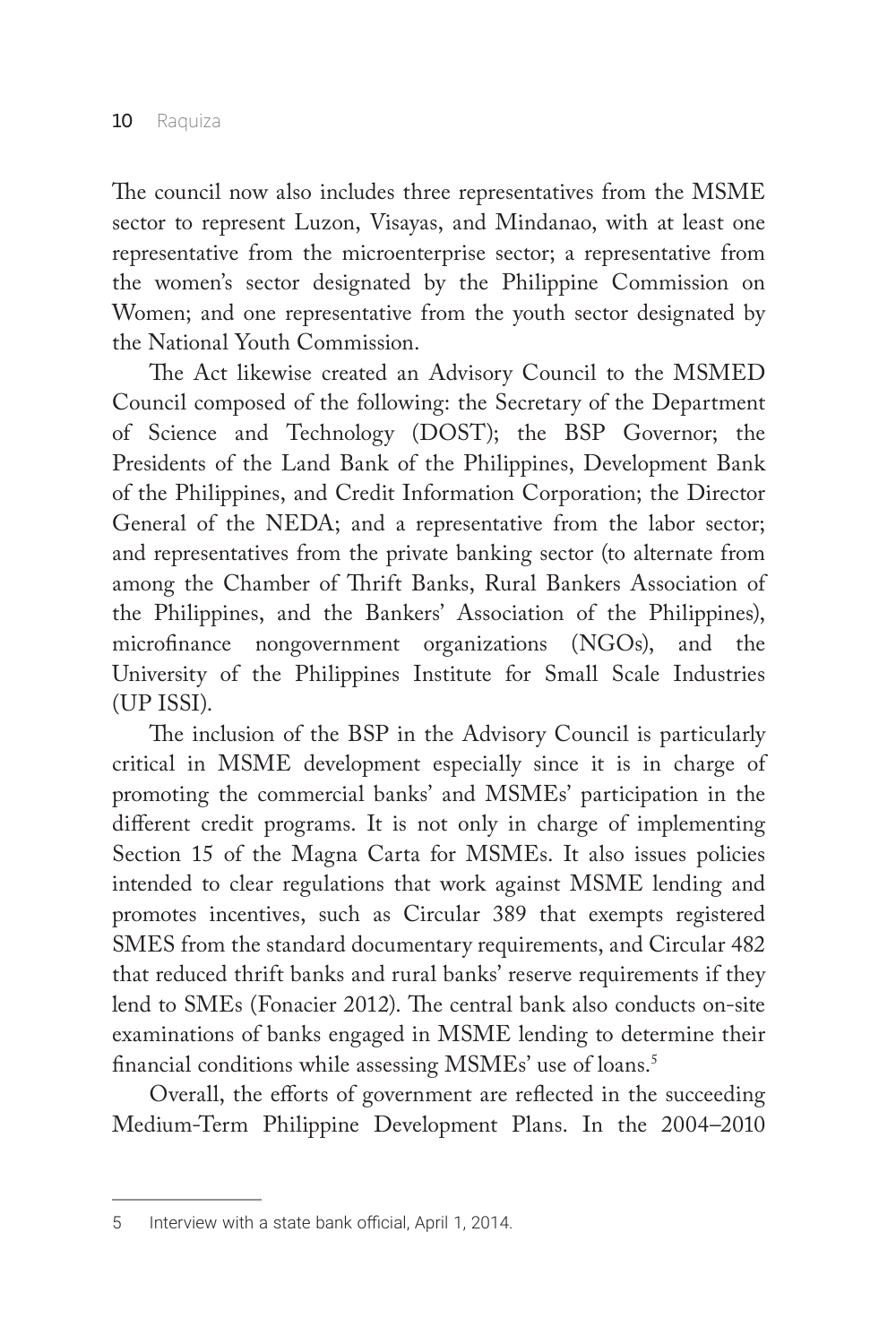Plan, a One Town, One Product (OTOP) Program was envisioned to support entrepreneurial activities in every municipality or city by developing a product with comparative advantage. In the 2011–2016 Plan, specific constraints to MSME development were identified (i.e., "poor business conditions and access to finance, inability to penetrate export markets, and low level of productivity") (see Sidebar on page 12) and steps were outlined to overcome these (Aldaba 2012b, 147–48). The current Medium-Term Philippine Development Plan 2017–2022 envisions the country's MSMEs to become globally competitive.

## **Challenge to MSME development: Funding**

As the previous section illustrates, the country has a plethora of policies and programs to promote and develop MSMEs. Yet, the sector continues to suffer from low productivity and growth. Thus, while the Philippines was the first country in the ASEAN to formulate a Magna Carta for MSMEs and to establish a MSMED Council in the region, it is now the laggard in terms of MSME performance.6 What would account for the apparent disconnect? While recognizing other hurdles confronting  $\mathrm{MSMEs},^7$  this section will focus on funding, both in terms of budgetary support for MSME programs and accessible and affordable credit for MSMEs.

## MSME development budget

The idea that there is a variety of government programs supporting MSMEs needs to be tempered by the reality that many of these suffer from neglect and low funding. Noteworthy, from 1991 to 2013, the MSMED Council did not receive any budget from the General Appropriations Act (GAA), despite this being stipulated in Section 20 of the Magna Carta for MSMEs. It was only in 2013, due

<sup>6</sup> Interview with a government official working with MSMEs, August 26, 2015.

<sup>7</sup> Hurdles confronting MSMEs are formidable and spread out across many domains, including the business environment, access to markets, and productivity and efficiency (Clavesillas 2013).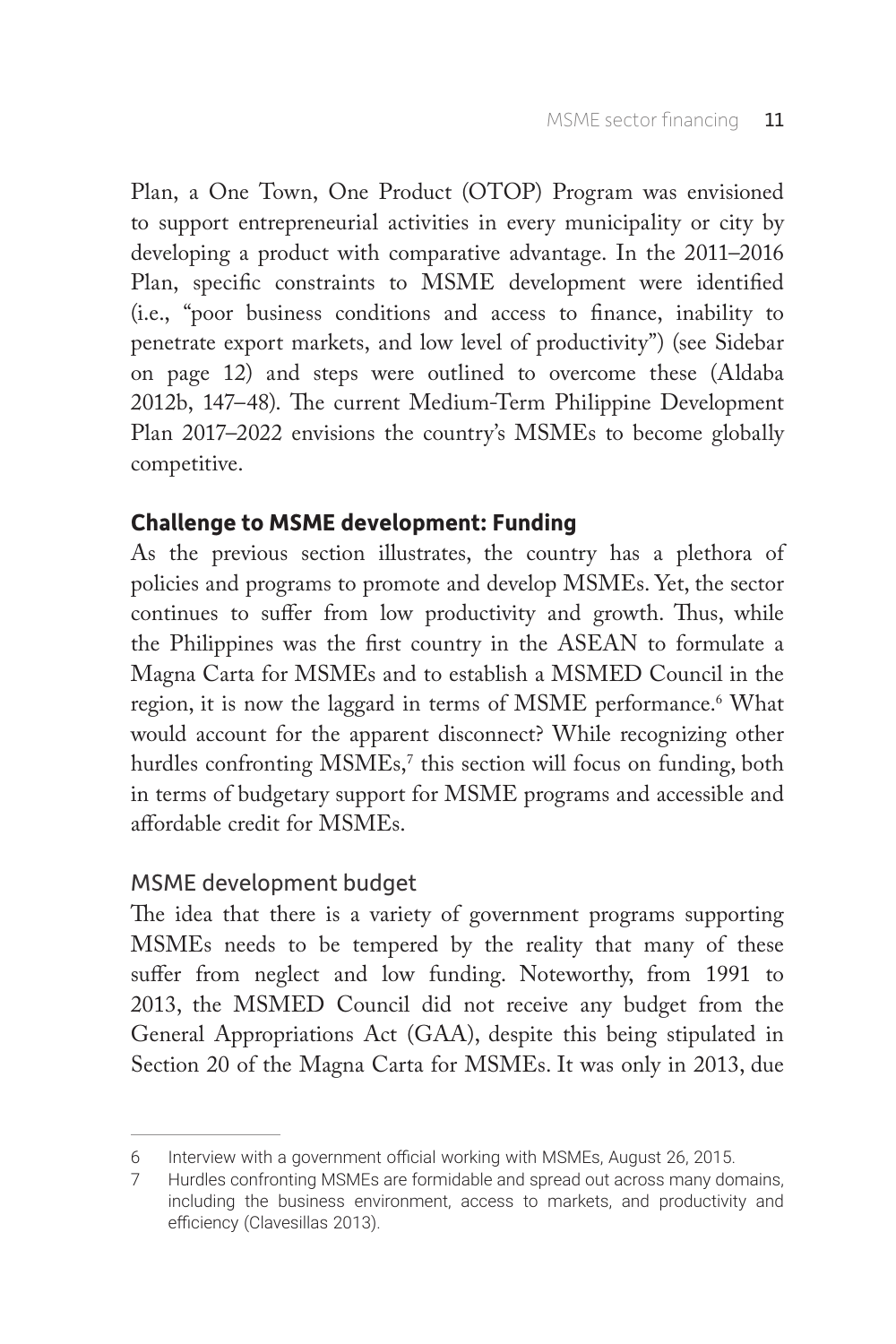## **SIDEBAR**

# **Binding constraints to MSME development and government response**

The Micro, Small, and Medium Enterprises (MSME) Development Plan identifies challenges confronting the sector and the steps taken by the government to address these. Besides credit, the Plan also focuses on the following areas: business environment, access to markets, and productivity and efficiency.\*

| <b>Focus areas</b>          | <b>Challenges</b>                                                                                                                                                                                                                                                                                                                                                                                                                                                              | <b>Responses</b>                                                                                                                                                                                                                                                                                                                                                                                                                    |
|-----------------------------|--------------------------------------------------------------------------------------------------------------------------------------------------------------------------------------------------------------------------------------------------------------------------------------------------------------------------------------------------------------------------------------------------------------------------------------------------------------------------------|-------------------------------------------------------------------------------------------------------------------------------------------------------------------------------------------------------------------------------------------------------------------------------------------------------------------------------------------------------------------------------------------------------------------------------------|
| <b>Business environment</b> | High cost of doing<br>business (e.g., taxes,<br>fees, etc.)<br>Tedious, lengthy,<br>and complicated<br>registration and<br>licensing procedures<br>Lack of coordination<br>and harmonization in<br>concerned agencies'<br>efforts to develop a<br>conducive business<br>environment for<br><b>MSMEs</b><br>Inadequate<br>enforcement of<br>laws and policies<br>supporting MSME<br>development<br>Lack of or failure<br>to implement<br>investment codes in<br>several regions | Passage of the Ease<br>of Doing Business and<br><b>Ffficient Government</b><br>Service Delivery Act<br>(RA 11032) in 2018 in<br>order to streamline<br>government<br>procedures and<br>systems, especially<br>to ensure prompt<br>action on business<br>applications and<br>all sorts of citizens'<br>inquiries and concerns<br>• Fstablishment of<br>the Anti-Red Tape<br>Authority (ARTA)<br>under the Office of<br>the President |

<sup>\*</sup> This brief overview is based on the MSME Development Plan 2011–2016 and the MSME Development Plan 2017–2022.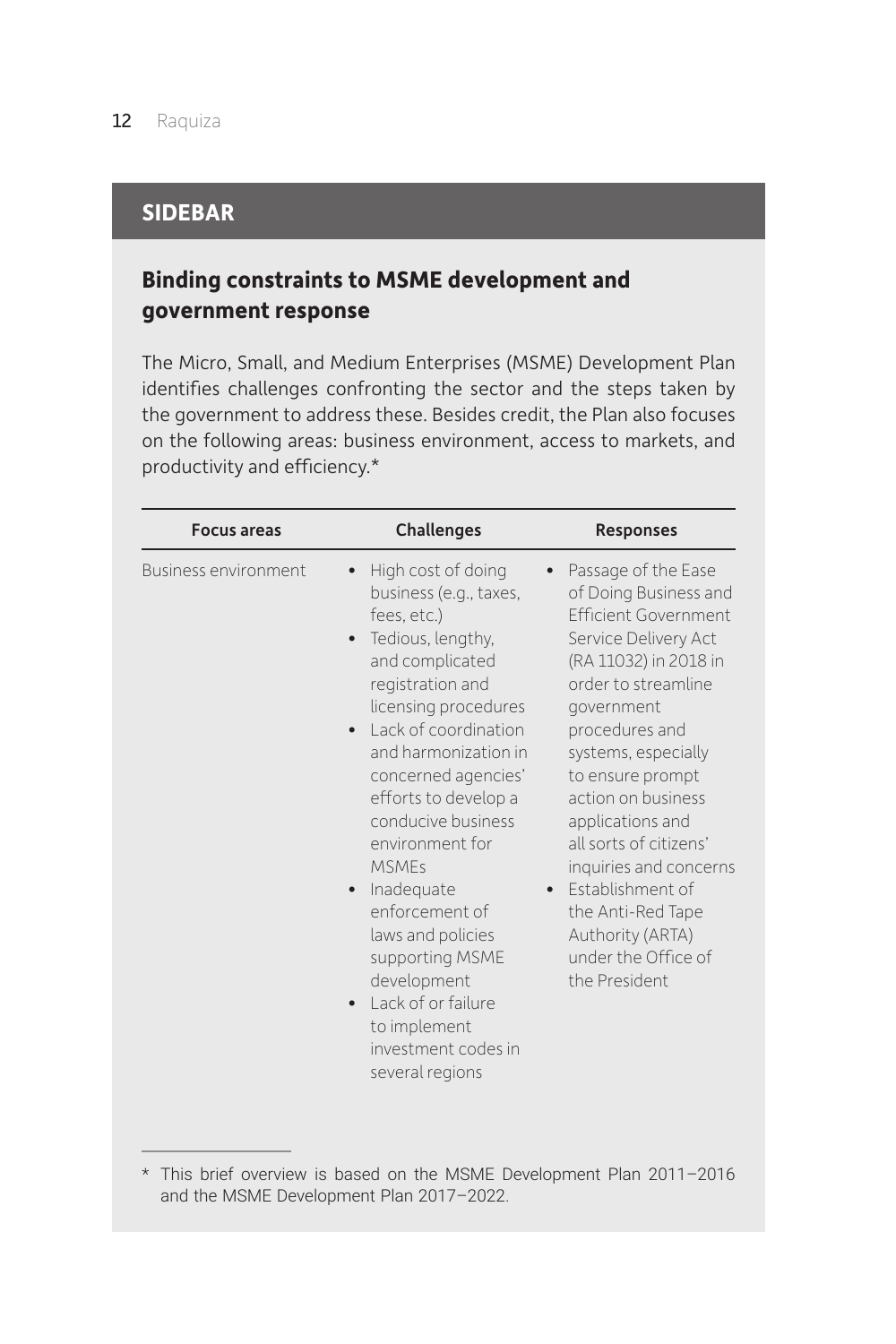| <b>Focus areas</b>             | Challenges                                                                                                                                                                                                                                                                                                                                                                                                                                                         | <b>Responses</b>                                                                                                                                                                                                                                                                                                                                    |
|--------------------------------|--------------------------------------------------------------------------------------------------------------------------------------------------------------------------------------------------------------------------------------------------------------------------------------------------------------------------------------------------------------------------------------------------------------------------------------------------------------------|-----------------------------------------------------------------------------------------------------------------------------------------------------------------------------------------------------------------------------------------------------------------------------------------------------------------------------------------------------|
|                                | Lack of infrastructure<br>and utilities needed to<br>promote business and<br>investments in several<br>regions<br>Some regions<br>inordinately prone to<br>more risks<br>Enablers' lack of<br>capacity to support<br>and promote the<br>MSMF sector                                                                                                                                                                                                                |                                                                                                                                                                                                                                                                                                                                                     |
| Market access                  | Stiff competition<br>from unregistered<br>enterprises and<br>cheap imports<br>Limited access<br>to organized<br>marketing networks<br>of independent<br>consolidators<br>Uncoordinated<br>marketing support<br>for MSMEs<br>Poorly packaged and<br>labeled products<br>Limited capacity<br>for product<br>development and<br>design<br>Lack of certification<br>and accreditation<br>needed to penetrate<br>new markets<br>Lack of access to<br>market information | Enhanced support<br>for trade fairs and<br>exhibitions, product<br>development, and<br>design services<br>Export Pathways<br>Program-Regional<br>Interactive Platform<br>for Philippine Exports<br>(RIPPLES)<br>OTOP (One Town-One<br>Product)<br>Tindahang Pinoy<br>(Filipino Store)<br>Information sessions<br>on free trade<br>agreements (FTAs) |
| Productivity and<br>efficiency | Unsteady supply and<br>high cost of water and<br>electricity, which                                                                                                                                                                                                                                                                                                                                                                                                | Industrious,<br>Systematic, Time-<br>conscious, Innovative,                                                                                                                                                                                                                                                                                         |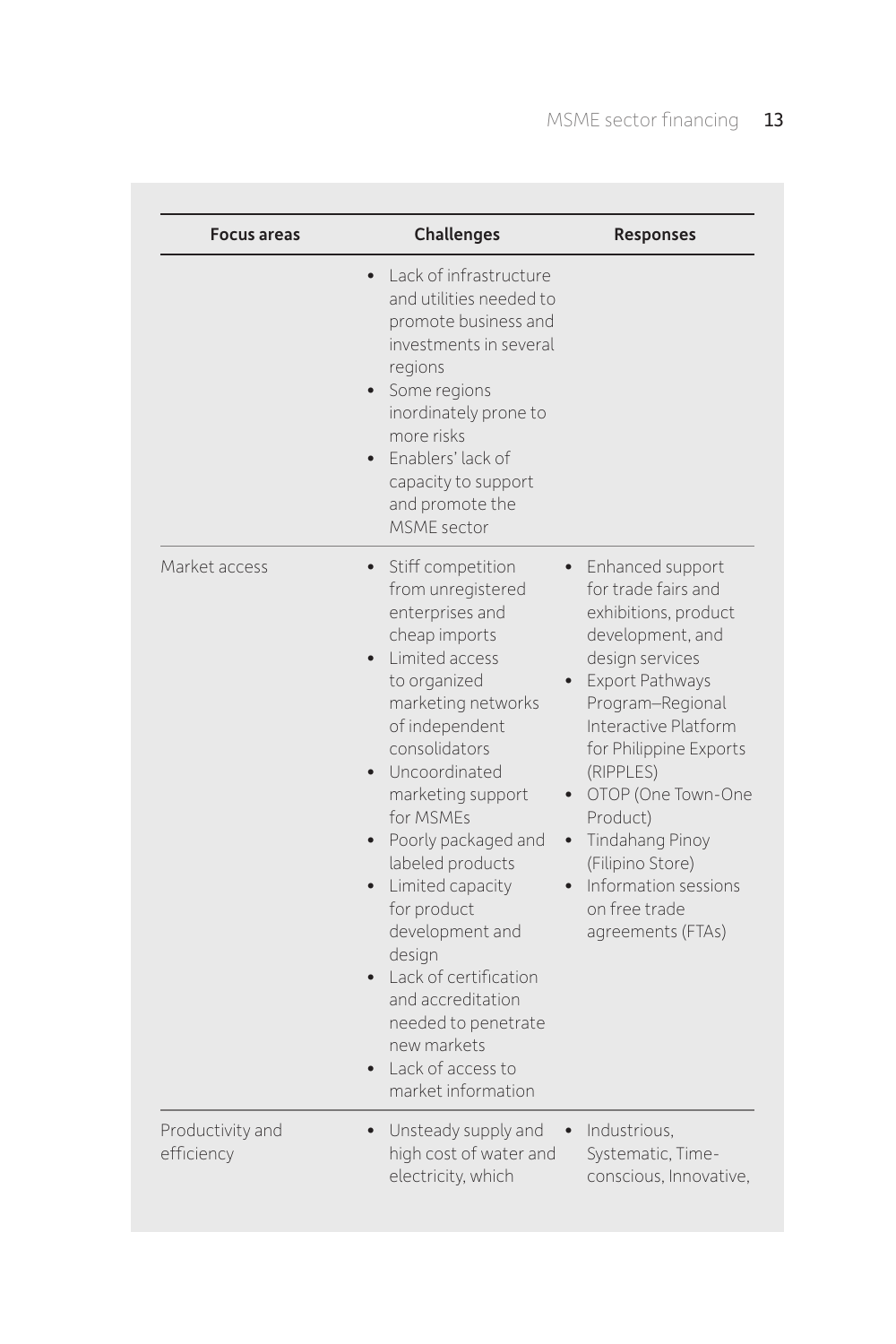# 14 Raquiza

| <b>Focus areas</b> | Challenges                                                                                                                                                                                                                                                                                                                                                                                                                                                                                                                                                                                                                                                                                                                                                                                                                                                                                 | <b>Responses</b>                                                                                                                                                                                                                                                                                                                       |
|--------------------|--------------------------------------------------------------------------------------------------------------------------------------------------------------------------------------------------------------------------------------------------------------------------------------------------------------------------------------------------------------------------------------------------------------------------------------------------------------------------------------------------------------------------------------------------------------------------------------------------------------------------------------------------------------------------------------------------------------------------------------------------------------------------------------------------------------------------------------------------------------------------------------------|----------------------------------------------------------------------------------------------------------------------------------------------------------------------------------------------------------------------------------------------------------------------------------------------------------------------------------------|
|                    | adversely impact<br>MSME productivity<br>Lack of information<br>$\bullet$<br>and education on<br>productivity<br>Reduced level of<br>$\bullet$<br>productivity due<br>to poor working<br>conditions arising<br>from non-compliance<br>with labor laws<br>Production systems<br>$\bullet$<br>that are not<br>environmentally<br>friendly<br>Lack of knowledge<br>$\bullet$<br>on and capacity<br>to comply with<br>international quality<br>standards<br>Piracy of highly skilled<br>workers<br>• Vocational and<br>technical schools<br>not offering learning<br>programs that are<br>responsive to MSME<br>needs<br>Low investment<br>$\bullet$<br>in productivity-<br>enhancing<br>technologies<br>Expensive services<br>$\bullet$<br>of government-<br>subsidized<br>technology/<br>packaging centers<br>Inability to access<br>$\bullet$<br>productivity programs<br>due to high costs | and Strong Values<br>(ISTIV)-Productivity<br>Awareness Program<br>Small Enterprise<br>Technology<br>Upgrading Program<br>(SET-UP)<br>Shared Service<br>Facilities (SSF)<br>integrating the<br>various interventions<br>by the various<br>providers, with DTI<br>identifying potential<br>participants, training<br>needs, and trainers |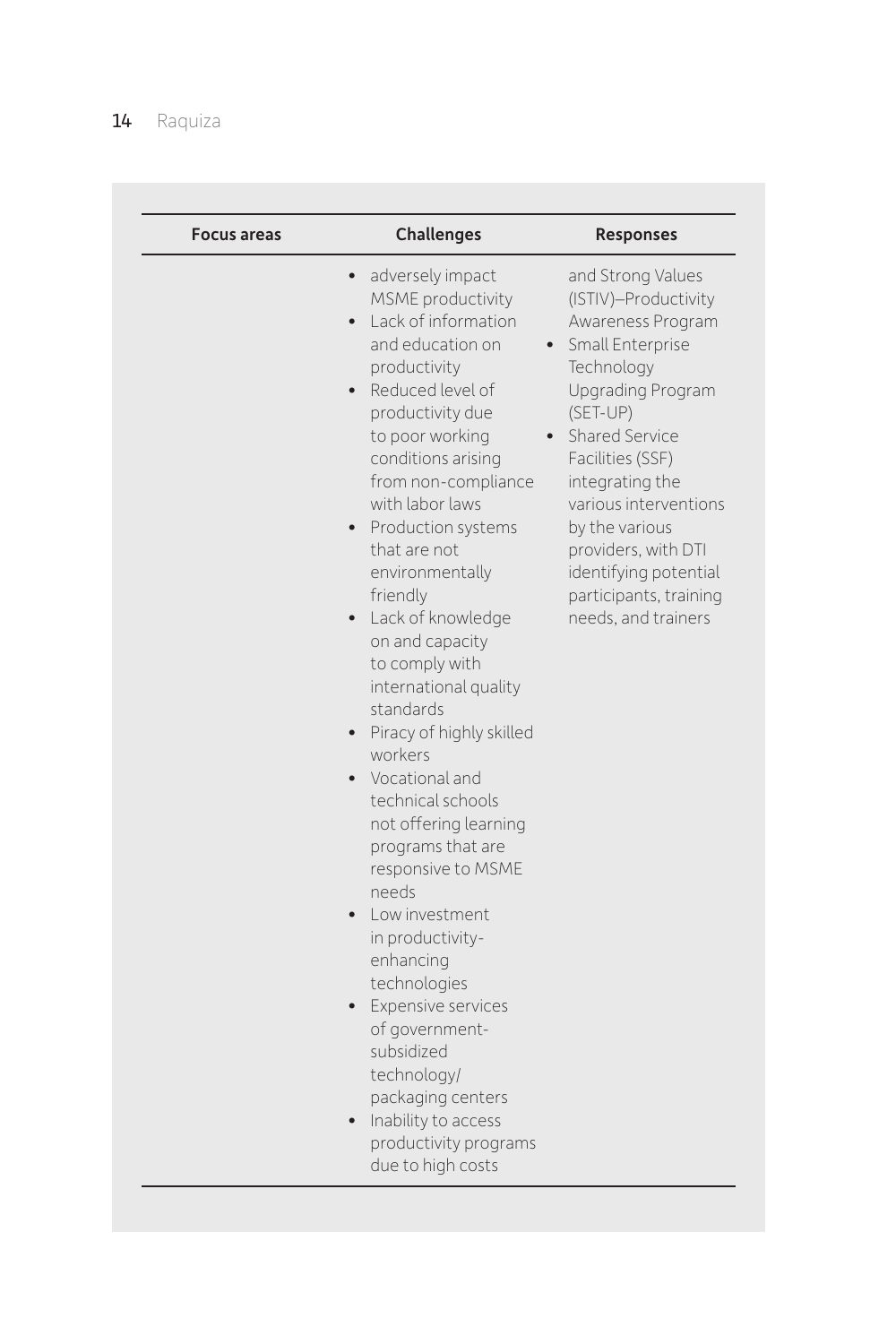to the advocacy efforts of the MSMED Council, that the Department of Budget and Management (DBM) began to channel a significant percentage of the penalties that arose from banks' non-compliance with the mandatory allocation provision to the MSMED Council. In 2015, 90 percent of the Council budget for its operations came from the penalties collected by the BSP (DBM 2014).

That the budget for the MSMED Council was largely based on the private banks' acts of omission raises questions on the seriousness of the government's pursuit of MSME development. On the one hand, the amounts generated from the penalties fall short in meeting the MSMED Council's needs. In 2014, for instance, fines collected totaled a mere Php 16 million so that the regions only each got Php 1 million for MSME promotion.<sup>8</sup> On the other hand, relying on private banks' negative behavior for funding means that the more banks fail to comply with the mandatory allocation provision, the more funds the Council will have for its operations. As such, the Council's source of funding works against it being able to fulfill its role, which includes improving MSMEs' access to credit.

The woeful lack of budgetary support for the MSMED Council has also constrained it from realizing its full potential as a policymaking body. According to a government official involved in the sector, largely due to the lack of resources, the Council's role has been reduced to simply consolidating the different government agencies' lists of MSME programs and initiatives and packaging these as the country's MSME national plan.

Some relief may come from the enactment of Executive Order 50 approving the MSMED Council's 2017–2022 Development Plan. It stipulated that the Council's budget will be sourced from the "applicable budgets of concerned agencies" and other sources to be identified by the DBM and the MSMED Council Fund, depending on approval and availability of funds. There is logic here given that many of the MSME programs and projects listed in the MSMED

<sup>8</sup> Interview with government official working with MSMEs, August 26, 2015.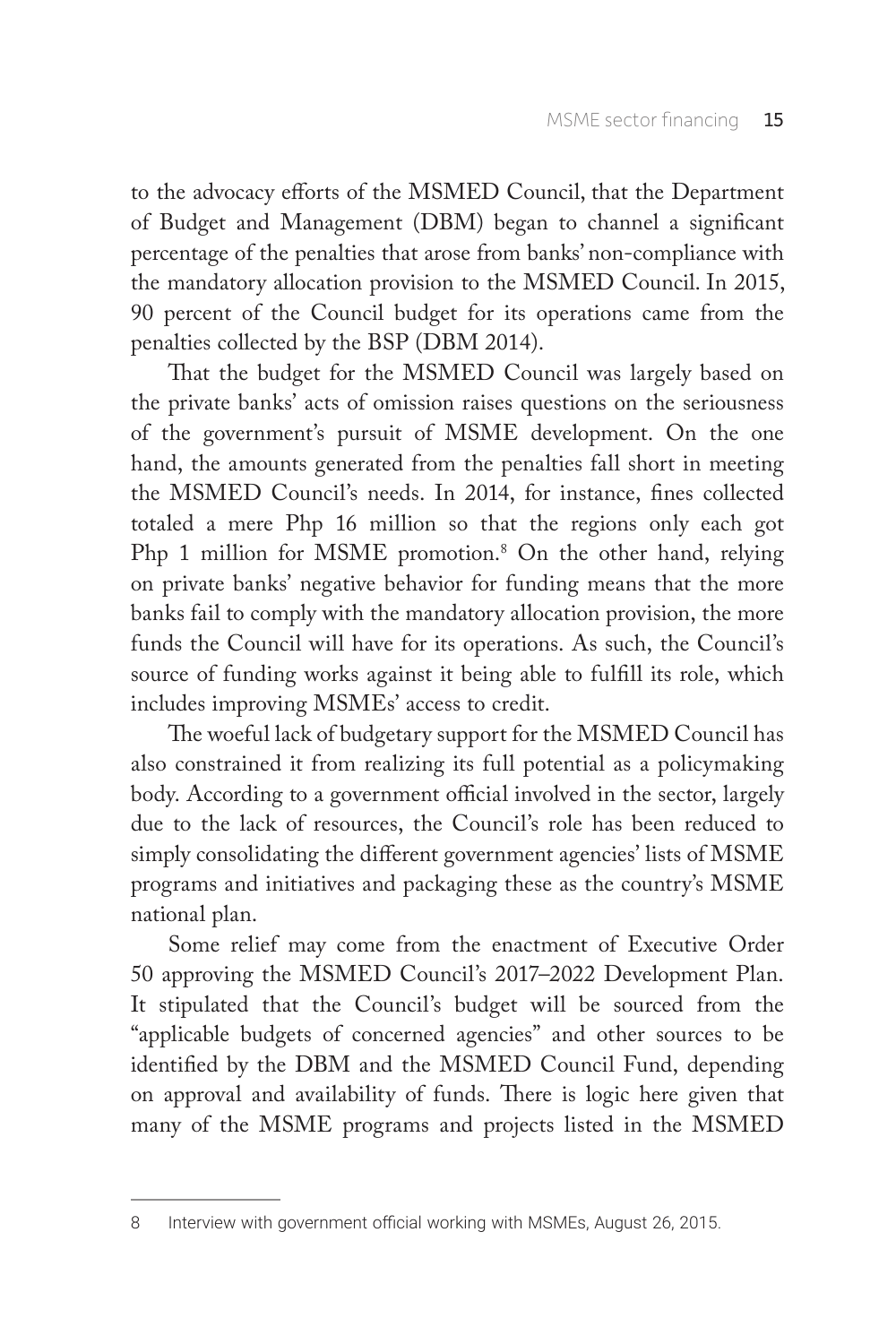Council Development Plan are those budgeted and implemented by other agencies such as the DOST and the DA.

However, it is noteworthy that the DTI, which is the agency primarily responsible for MSME development and the operations of the MSMED Council, has one of the smallest budgets among Philippine departments. While its budget has steadily increased from Php 4.67 billion in 2017 to Php 7.9 billion in 2020, the DTI has never broken into the ranks of the top ten government agencies with the highest budget allocations since 1987. Its limited budget has greatly constrained services it provides to help MSME operations. The budget of its Shared Service Facilities (SSF) project, aimed at boosting the productivity of MSMEs by providing machines and equipment for common use, was only Php 574 million in 2020.

By comparison, for instance, the budget of the Department of Social Welfare and Development (DSWD) in 2020 stood at Php 162.09 billion in 2020. The agency's biggest budget item was the Pantawid Pamilyang Pilipino Program (4Ps), a conditional cash transfer program aimed at boosting the health and education status of poor families. The 2020 4Ps budget alone stood at a whopping Php 108.765 billion or 67 percent of the entire DSWD budget.

Undoubtedly, providing social protection for economically disadvantaged and socially excluded groups is necessary especially for developing countries like the Philippines with significantly high levels of poverty. Yet the colossal disparity in the budgets of DSWD and DTI in general, and the specific budgets of the SSF and the 4Ps in particular, needs to be addressed. When asked to explain this puzzle, a former NEDA official stated, "The small budget of DTI comes from a market philosophy that the government should not be in business itself or be a practitioner. According to this view, there is no justification for a large budget because it is not expected to make catalytic investments. There is an economic theory behind it which is neoliberal."9

<sup>9</sup> Interview with former NEDA official, April 14, 2014.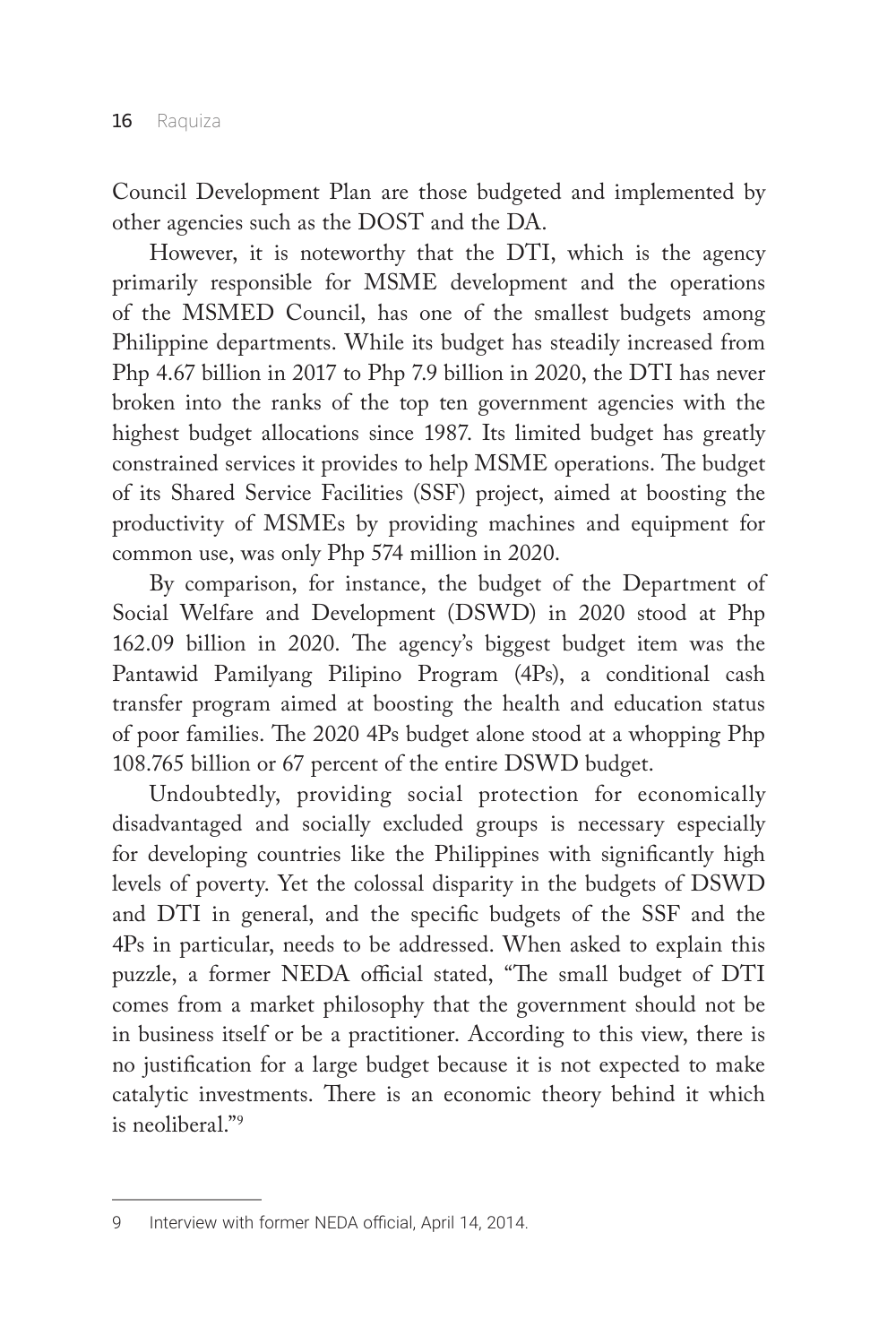Such a policy perspective would suggest the need for a fundamental policy rethink on the government development priorities. There is an abundance of empirical evidence from other countries' experiences, where governments infused significantly higher amounts of funding to increase the productivity and innovation capacity of MSMEs under its policy direction, which in turn helped them to reduce levels of poverty and inequality and to uplift the people's standard of living.

## Commercial banks' participation in MSME lending

Despite the Magna Carta's mandatory allocation provision and other financing facilities for MSMEs that have been set up since the 1990s, access to credit continues to be among the most binding constraint to MSME development. Studies found that capital raised by SMEs from the banking sector, ranged from a low 11 percent<sup>10</sup> (Nangia and Valliancourt 2006; cited in Aldaba 2012b, 154) to 21 to 28 percent (Espenilla 2013)—lower than the 30 percent international benchmark (ibid.). This indicates that the rest of their financing needs come from other sources, such as their own personal resources, family/clan members, friends, and informal lenders (Aldaba 2012a, 14).

Recent data shows that while MSME lending by commercial banks has increased, it still fell short of the 10 percent of banks' portfolio that was previously required up until 2018. Concretely, in 2019, MSME lending totaled Php 579.13 billion, broken down as follows: big banks lent Php 473 billion; thrift banks, Php 73.5 billion; and rural and cooperative banks, Php 42.09 billion (Caraballo 2020). Nevertheless, this amount was equivalent to only about seven percent, rather than 10 percent, of the total loan bank portfolio that was expected to be allocated for MSME financing, as required by the Magna Carta for MSMEs. Ten percent of total loan portfolio for 2019 was estimated at Php 8.14 trillion.

<sup>10</sup> This figure is based on the International Finance Corporation–Private Enterprise Partnership (IFC–PEP) SME Finance Survey 2007.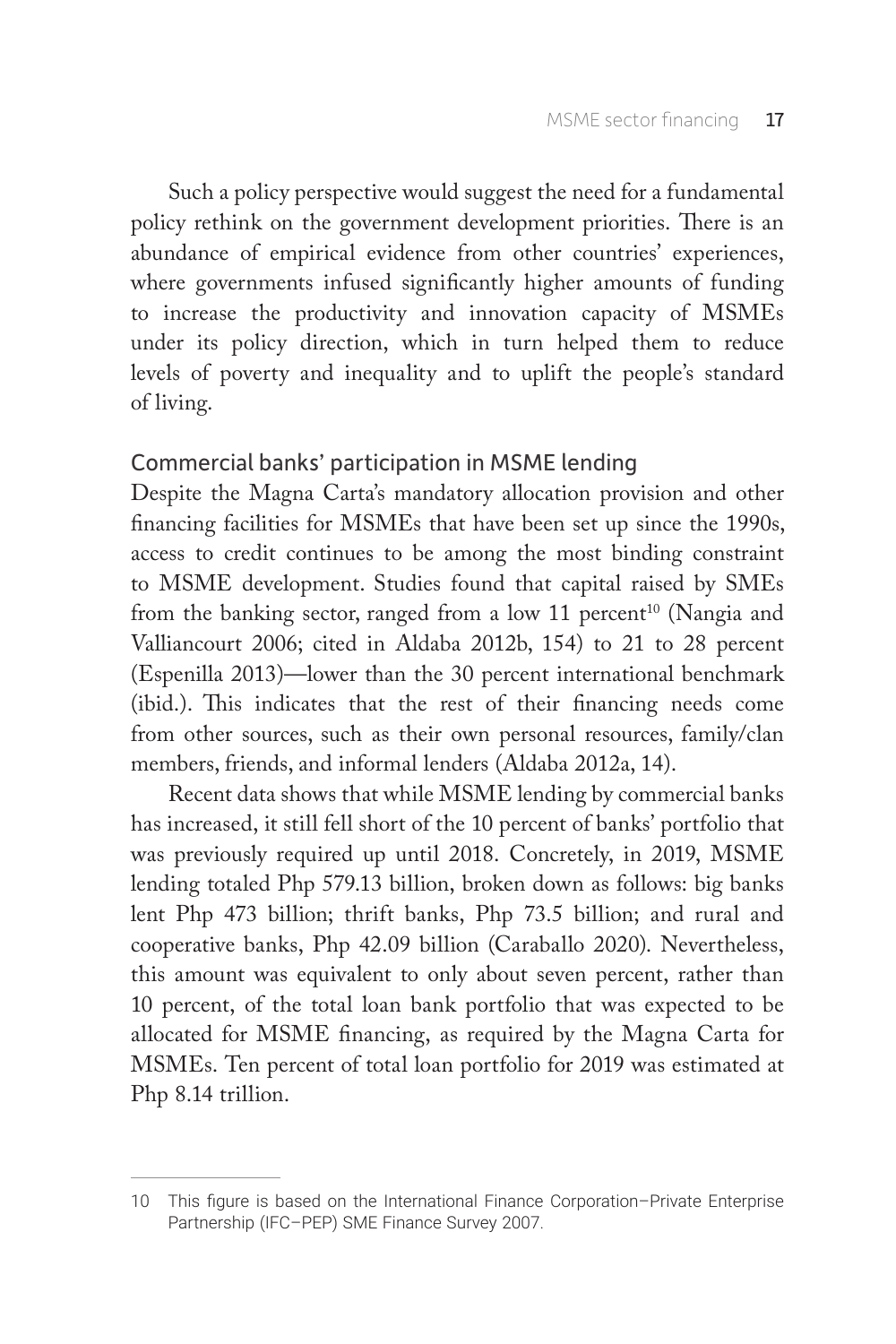Another study revealed that in 2019, Philippine banks lent USD 11.6 billion to small and medium enterprises—an amount that pales in comparison with counterparts in other Southeast Asian countries (ADB 2020). As of mid-2020, banks in Thailand lent USD 218.2 billion, USD 79.9 billion in Indonesia, USD 68.1 billion in Malaysia, and USD 56.85 billion in Singapore. This gap underscores the reality that MSME lending by Philippine banks remains the laggard among peer nations (Cuaresma 2020).

In fact, there are studies of foreign and domestic banks resorting to dubious practices in an apparent attempt to avoid allocating 10 percent of their loans to MSMEs, as provided by Section 15 of the Magna Carta.11 Studies note instances of private banks (1) giving the bulk of funds charged against SME financing to large firms that hide their true worth in order to qualify as medium enterprises, (2) depositing the required amount to the BSP rather than seek out SME borrowers, and, more telling, (3) preferring to pay fines rather than "set aside non-income generating funds for lending to medium enterprises" (Aldaba 2012a, 17). One instance had a commercial bank acquiring a small bank that would provide loans to MSMEs, and using the latter's record as proof of its compliance with the law.12 Other banks resort to alternative compliance methods such as buying preferred stocks issued by the SBC with the money generated used for MSMEs.13 Many commercial banks also provide aggregate figures in their reports to the BSP without any breakdown, and then cite the Bank Secrecy Law to justify this.<sup>14</sup>

Notably, such practices have not been challenged in court in order to ascertain their compliance with the law. One GFI official<sup>15</sup> observed

<sup>11</sup> The discussion on problems with the implementation of the Magna Carta for MSME is largely based on interviews with government officials and MSME representatives conducted in early 2014.

<sup>12</sup> Interview with a state bank officer who works with MSMEs, April 1, 2014.

<sup>13</sup> Ibid.

<sup>14</sup> Interview with an officer of a national business organization, March 10, 2014.

<sup>15</sup> The data and quotation in this paragraph was taken from an interview with a GFI official on June 10, 2014.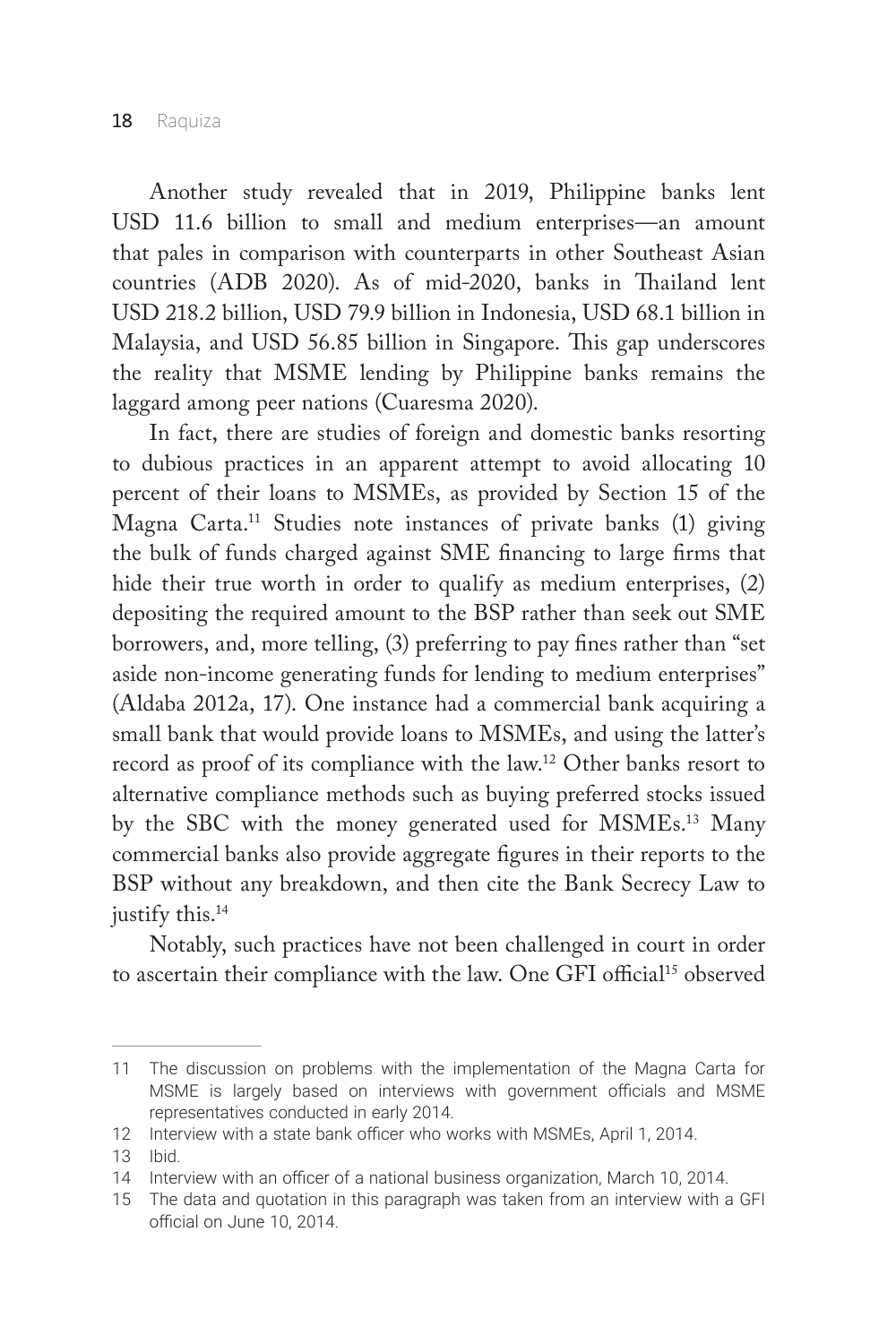that there seems to be a significant degree of ambivalence about the previous mandatory provisions on the part of the private sector and even policymakers. He states that, "On the one hand, we say it is just that the government promote SME lending by private enterprises and banks (in accordance with the mandatory allocation provision in the Magna Carta for MSMEs). On the other hand, there is the prevailing notion that this law is an intrusion into business matters, that lending is essentially a private concern, a free market issue. Government has no business telling banks whom they have to lend and how much."

Besides weak enforcement of the law, there is also the need to minimize the risks associated with MSME lending in order to increase private sector participation in the national effort of MSME development. Thus, as one officer of a big commercial bank opined, "it is important for the government to create the policy environment so that banks will feel foolish for not entering this market."

Working toward this end, a number of proposals have been raised, such as the strengthening of the Credit Information Corporation (CIC),16 which is tasked to provide banks with timely and reliable information on potential MSME borrowers, and of the credit guarantee system (CGS).

## Access to affordable credit

Partly due to issues raised above, MSMEs' access to credit from formal lending institutions continues to be extremely limited. Generally, Philippine MSMEs, especially those in the micro subsector, do not approach commercial banks for credit due to a lot of stipulations that are beyond their reach and capacity. Such stipulations include high interest rates, relatively high minimum loan requirements (higher than what

<sup>16</sup> The creation of the Credit Information Corporation (CIC) was enacted in 2008 through Republic Act No. 9510, which states that it has the power and function "to receive and consolidate basic credit data, to act as a central registry or central repository for credit information, and to provide access to reliable, standardized information on credit history and the financial conditions of borrowers" (Section 5).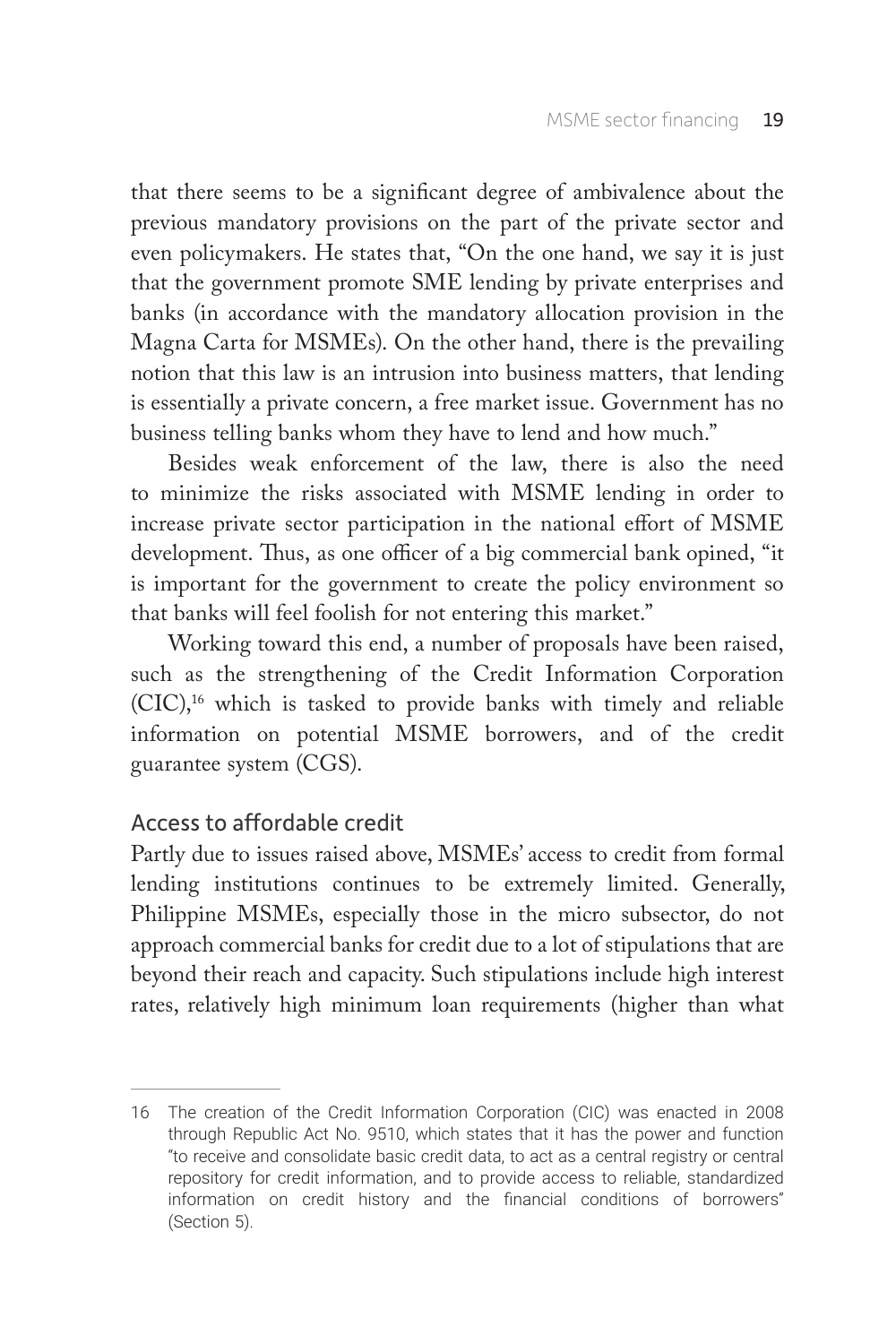many MSMEs can afford), stringent and voluminous requirements and long processing time of loan applications, short repayment periods, and difficulty in restructuring loans. Moreover, many micro and small enterprises lack collateral and most MSME financing facilities are in urban areas only.

By definition, micro and small enterprises are constrained by their limited size and scale. The likelihood that losses will be incurred over and above income or earnings, especially in the early to medium stages of the business, is relatively high, necessitating an "incubation" period of trial and error up until the time the enterprise can become economically stable and stand on its own. As Development Bank of the Philippines President and Chief Executive Officer Emmanuel G. Herbosa thus observes about MSME lending, "it requires more assistance and handholding, especially in the aspects of risk management and cash management, as the entrepreneur is establishing himself and his business operations" (quoted in Ramos 2020).

In this context, attention is now focused on the Small Business Corporation (SBCorp). In 2001, through Executive Order 28, the Guarantee Fund for Small and Medium Enterprises (GFSME) was merged with the Small Business Guarantee Fund Corporation and came to be known as the Small Business Corporation. The SBCorp, an attached agency under the DTI, has as its sole mandate the provision of an array of financial services addressed to the MSME sector and, in particular, its poorer segment. As stated in its website, the SBCorp will "champion the neglected business segments of the country to get them to access the capital needed to grow successful" and "cause prosperity among *MSME segments traditionally considered unfinanciable*, thereby increasing economic diversity and inclusion" (SBCorp n.d.; italics mine).

The SBCorp explicitly identifies the type of MSMEs it prioritizes: micro and small agri- and aqua-enterprises, micro retailers, small island economies, MSMEs requiring rehabilitation arising from disaster, Islamic MSMEs, indigenous people (IP)-owned enterprises, and firsttime small businesses (ibid.). In other words, the SBCorp prioritizes MSME lending for the poorest and socially excluded sectors from a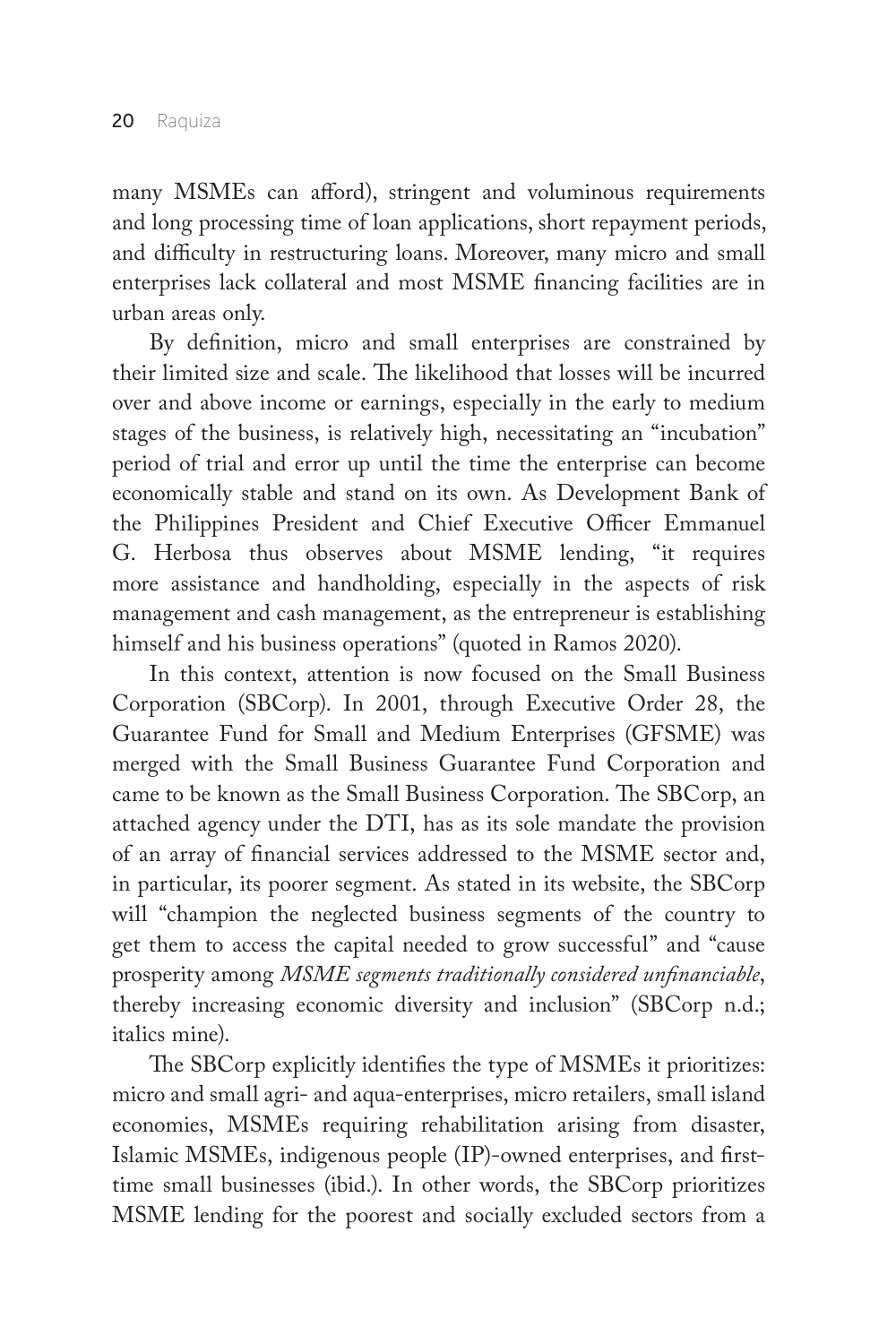clear developmental and public service mandate. Target beneficiaries, therefore, belong to subsectors associated with the highest risk for lending.

In 2017, the SBCorp received a boost from the current administration when it was tasked to implement the Pondo sa Pagbabago at Pag-asenso (P3). With the P3 Program, the SBCorp approved a total of Php 1.2 billion in credit line and released Php 784 million to 20,104 micro enterprises. The huge number of its beneficiaries is due to the micro amounts of Php 5,000 to Php 200,000 that it lends out per borrower, under its P3 Regular-Retail Program.17 Launched with the purported aim by the administration to lessen cashstrapped MSMEs' recourse to usurious lending (known colloquially as the "5-6 scheme"), the P3 Program's combined interest rate and service fees do not exceed 2.5 percent monthly, much lower than the 20 percent charged monthly by so-called loan sharks.

Recently, in light of the COVID-19 pandemic and its ensuing economic crisis, the government has significantly increased its support for MSMEs through new infusion of funds to the P3 Program. SBCorp received a massive boost when it received Php 10 billion for MSME lending from the recently enacted Bayanihan to Recover as One Act (RA 11494) under a COVID-19 Assistance to Restart Enterprises Program (Ibañez 2020). With this, the SBCorp aims to expand lending to 50,000 MSMEs within a one-year period (ibid.).

## **The work ahead**

Despite the Philippines having a plethora of policies on and programs for MSMEs, the sector today trails behind their counterparts in other countries in the ASEAN region. The proximate cause for this state is the low budgetary support that government agencies mainly responsible for MSME development receive. There is an urgent need

<sup>17</sup> According to SBCorp (n.d.), these loans are given "depending on the size of the borrower's business and its ability to pay. For enterprises with at least one (1) employee, beneficiary can borrow up to P200,000.00. The fund should be used for the enterprise's expansion or acquisition of additional supplies of the business."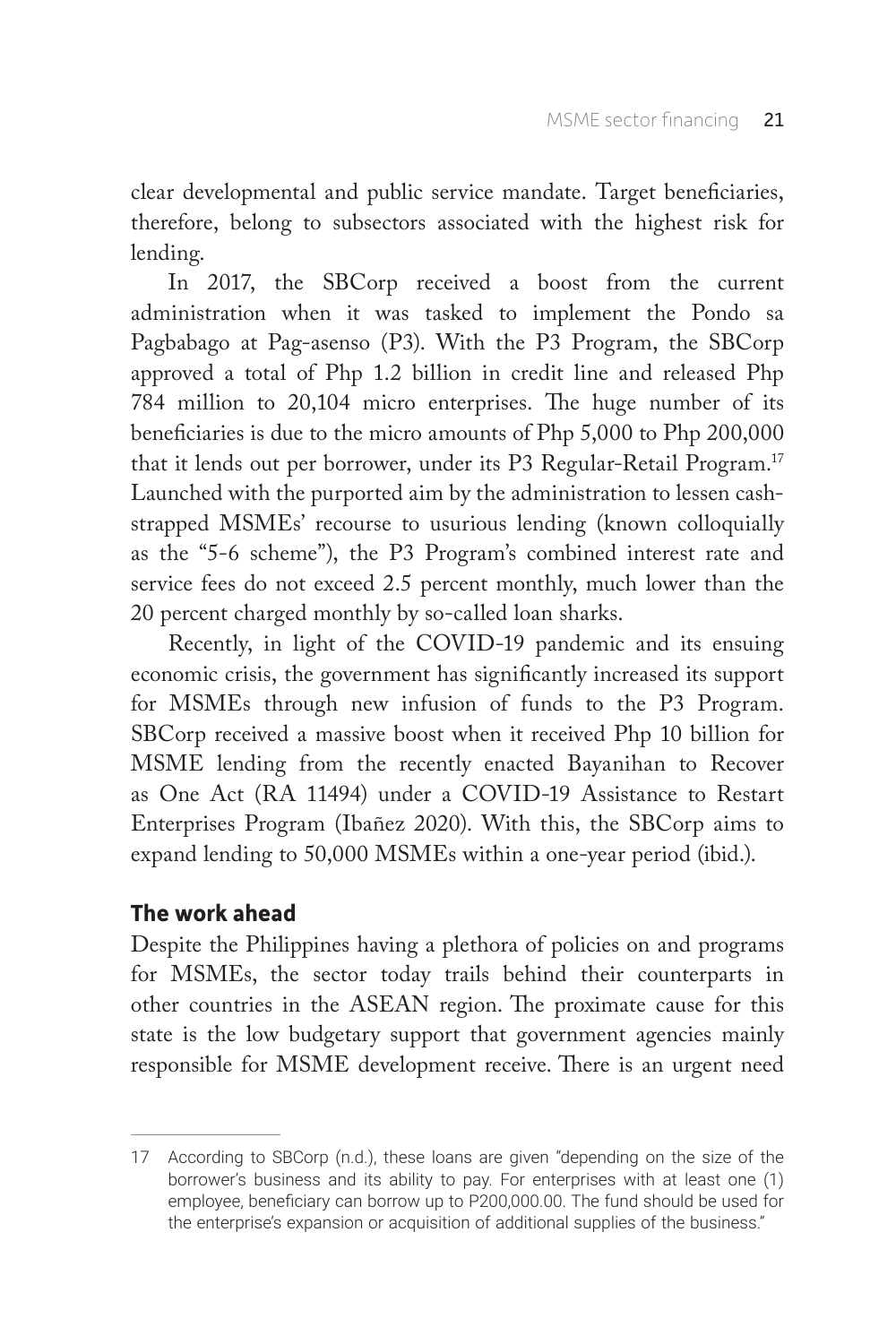to significantly increase the budget of the DTI and attached agencies in charge of increasing the productivity and innovation of MSMEs. If the MSME Council is to effectively perform its leading role in MSME development, it has to be provided funds from the national budget. This also goes for the operations of Negosyo Centers in provinces, cities, and municipalities as mandated by law.

In this connection, while MSME development programs like the Shared Services Facility and the SBCorp have gotten increased funding recently through the P3 Program, their share of the national budget continues to be one of the smallest among government agencies. To stress the point, one just needs to compare the billions of pesos that go to social protection programs and the small amounts allocated to MSME programs. As argued by two GFI officers, support for MSMEs, and specifically micro enterprises, should be seen as complementary to anti-poverty programs such as the conditional cash transfer (CCT) program: the entrepreneurial poor need budgetary and other forms of support for their productive endeavors.18 Programs like the SSF and the P3 promote the stability, productivity, and capacity of micro-enterprises that, in turn, will contribute to reducing poverty and help create sustainable and broad-based development. Deloitte, UNDP, and UNIDO (2004, 3), for instance, note that:

<sup>18</sup> One former head of a GFI observed when comparing budgetary support for CCTs vis-à-vis MSMEs: "If it is okay to give cash to the poorest as in the case of CCT, what about the poor with micro or small businesses who just need the extra hand-holding, a little push? Aren't they an important subset of the poor who have the potential to stand on their own economically but need that extra push? If they succeed, they will be contributing to society by paying more taxes and generating employment […]. JICA helped us plan the SMED Development Plan and brought us to Japan to see the experience there. There were so many subsidies, guarantees for the poor, and many financial institutions catering to SMEs. As such, MSME lending can act as a good additionality to CCT" (Interview with former GFI head, October 21, 2014).

Another GFI officer went one step further by stating that, "if we are prepared to do CCT, this is also good because […] you are investing in productive activities. While it's true that there are risks [...] there is a real possibility of recovering the investment. With CCT, it's one way and the returns are a bit far off and there are also a lot of risks" (Interview with GFI officer, April 16, 2014).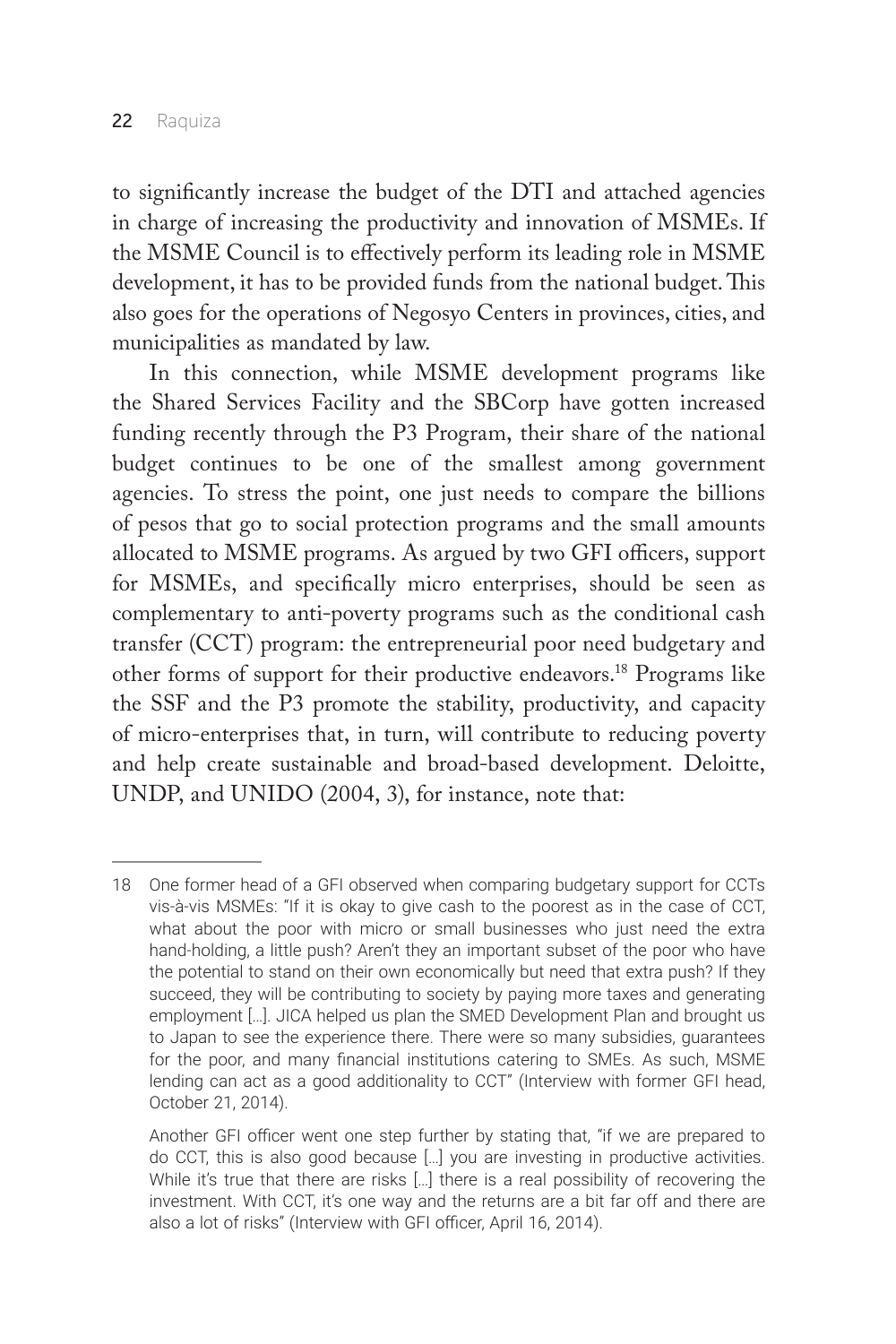The social benefits of a strong and vibrant SME sector are also accepted, and provide empowerment and a route out of poverty for many of the poor in developing countries. SMEs have a positive impact on income distribution, although it is recognized that it is the smaller enterprises that must be specifically targeted in order for the benefits of SME development to reach the poorest.

Finally, as suggested above, MSME development programs have also been weighed down by their incoherent implementation—a problem that may be rooted in the dominance of a market-led policy framework on economic governance. As a former top government official observed, the government is not expected to intervene in the economy, as this should be the purview of the private sector and to do so would be to distort market signals.

There is an urgent need to rethink the government's policy framework especially in economic governance. Given the plight of MSMEs in the country in the last few decades, urgent and bold action from the government are needed to address their lack of access to credit and other types of support. This imperative is underscored with the advent of the COVID-19 pandemic that has worsened the social and economic conditions of the people. For as long as these MSME-related laws, institutions, and programs remain starved of public resources, the country's dream of inclusive development will remain out of reach.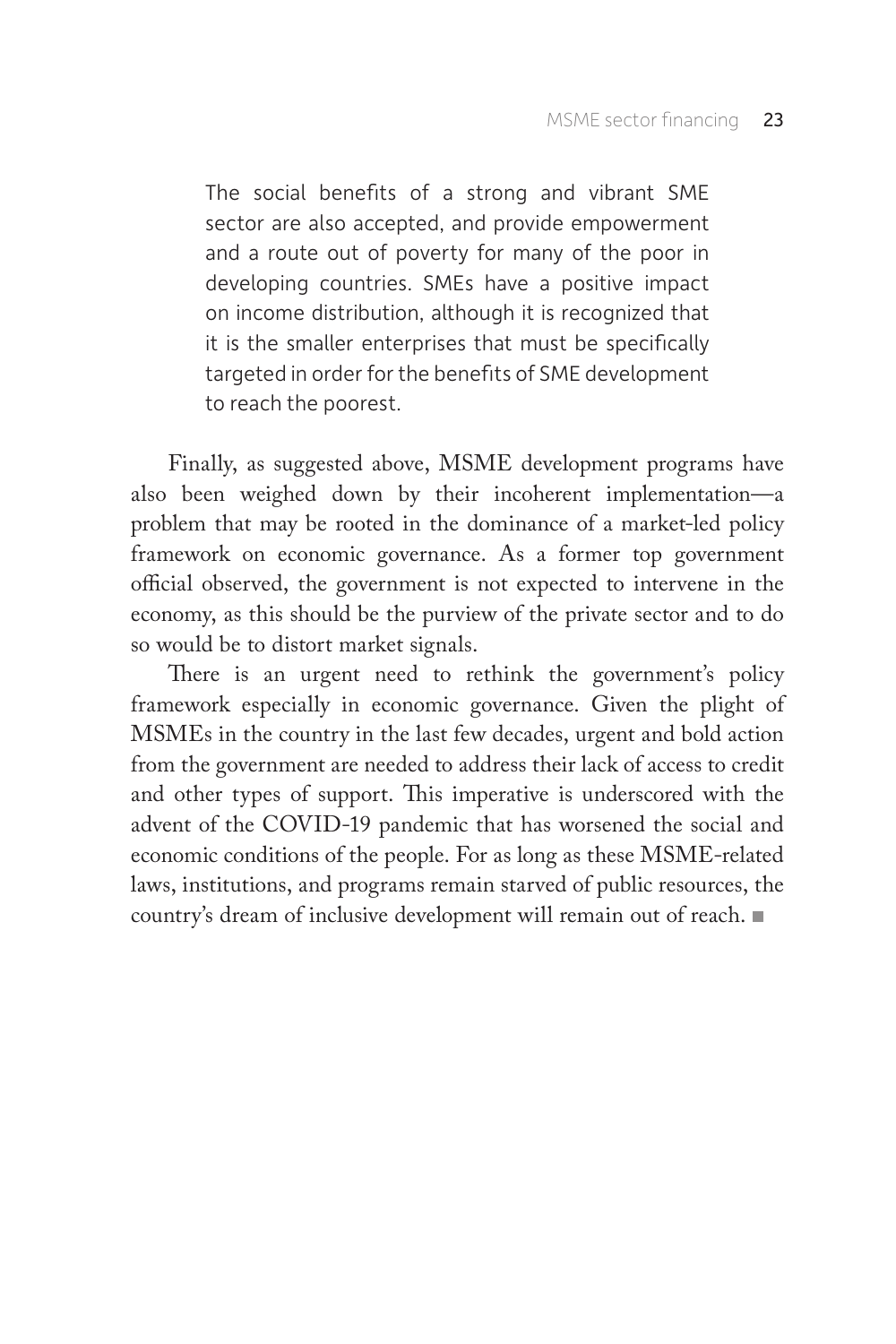## **References**

- ADB (Asian Development Bank). 2020. "Asia Small and Medium-Sized Enterprise Monitor 2020," Volume II (COVID-19 Impact on Micro, Small, and Medium-Sized Enterprises in Developing Asia). November 2020. Mandaluyong City: Asian Development Bank.
- Aldaba, Rafaelita M. 2012a. "Small and Medium Enterprises' (SMEs) Access to Finance: Philippines." Philippine Institute for Development Studies Discussion Paper Series No. 2012-05. Makati City: Philippine Institute for Development Studies.
- ———. 2012b. "SME Development: Narrowing the Development Gap in the ASEAN Economic Community." *Philippine Journal of Development* 39, nos. 1–2: 143–69.
- Balisacan, Arsenio M., and Hall Hill. 2003. *The Philippine Economy: Development, Policies, and Challenges.* New York: Oxford University Press.
- Canivel, Roy Stephen C. 2020. "Groups Buck Added Paperwork Burden on MSMEs." *Philippine Daily Inquirer*, November 3, 2020. [https://business.inquirer.net/311000/groups-buck-added](https://business.inquirer.net/311000/groups-buck-added-burden-on-msmes)[burden-on-msmes.](https://business.inquirer.net/311000/groups-buck-added-burden-on-msmes)
- Caraballo, Mayvelin U. 2020. "Banks Fell Short of Mandated MSME Lending in 2019 – BSP." *The Manila Times*, May 4, 2020. [https://www.manilatimes.net/2020/05/04/business/business](https://www.manilatimes.net/2020/05/04/business/business-top/banks-fell-short-of-mandated-msme-lending-in-2019-bsp/722083/)[top/banks-fell-short-of-mandated-msme-lending-in-2019-bsp/](https://www.manilatimes.net/2020/05/04/business/business-top/banks-fell-short-of-mandated-msme-lending-in-2019-bsp/722083/) [722083/.](https://www.manilatimes.net/2020/05/04/business/business-top/banks-fell-short-of-mandated-msme-lending-in-2019-bsp/722083/)
- Clavesillas, Jerry. 2013. "Challenges and Opportunities of SME Upgrading with the Context of the Philippine MSMED Plan 2011–2016." *Philippine Journal on Innovation and Entrepreneurship* 1, no. 1: 73–74.
- Cuaresma, Bianca. 2020. "PHL Banks Lend the Least to MSMEs Among Asean-5." *Business Mirror*, October 23, 2020. [https://](https://businessmirror.com.ph/2020/10/23/phl-banks-lend-the-least-to-msmes-among-asean-5/) [businessmirror.com.ph/2020/10/23/phl-banks-lend-the-least-to](https://businessmirror.com.ph/2020/10/23/phl-banks-lend-the-least-to-msmes-among-asean-5/)[msmes-among-asean-5/.](https://businessmirror.com.ph/2020/10/23/phl-banks-lend-the-least-to-msmes-among-asean-5/)
- DBM (Department of Budget and Management). 2014. "XXII. Department of Trade and Industry." In *General Appropriations*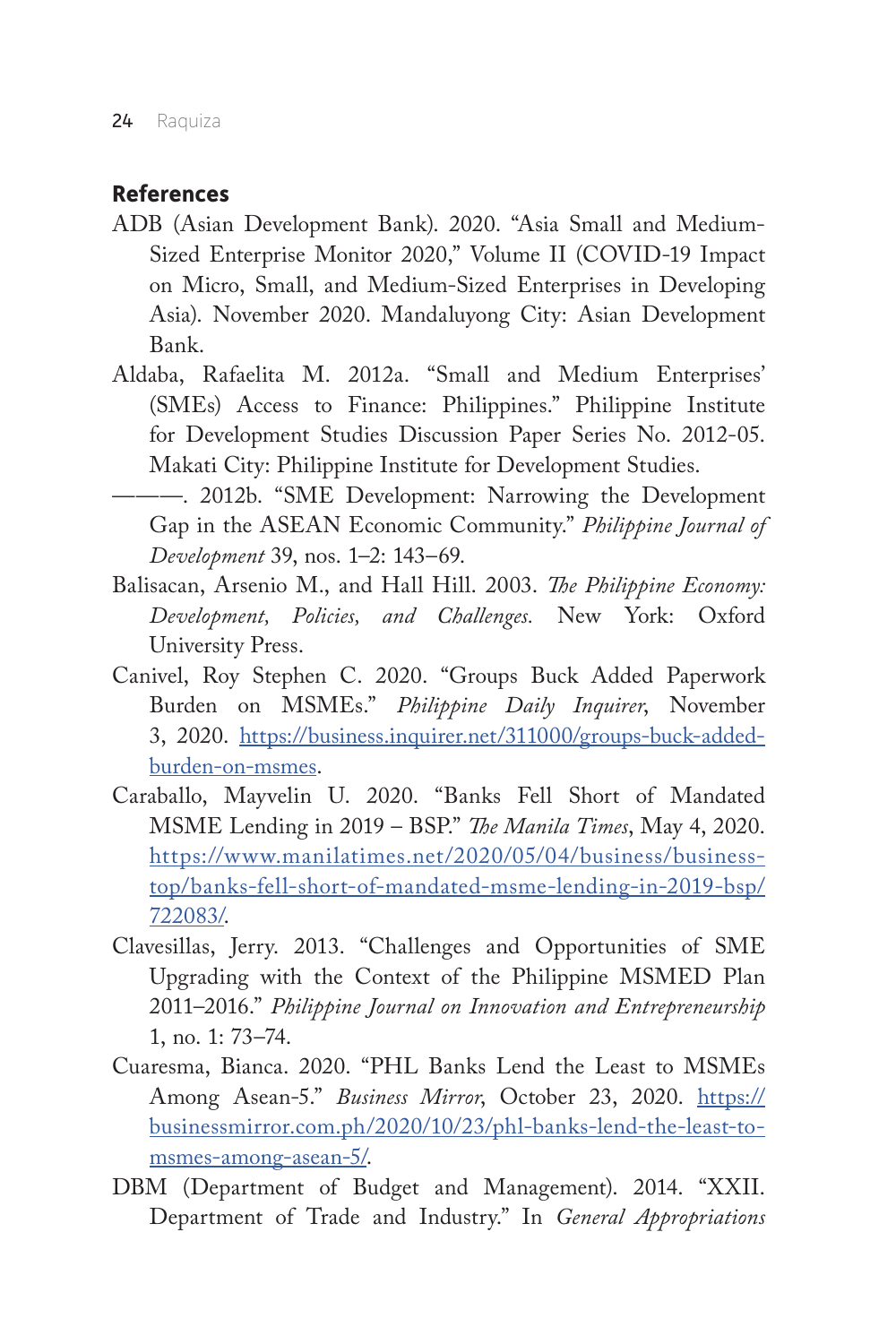*Act, FY 2015*, 963–90. Manila: Department of Budget and Management.

- Deelen, Linda, and Klaas Molenar. 2004. *Guarantee Funds for Small Enterprises: A Manual for Guarantee Fund Managers.* Geneva: International Labor Organization.
- Deloitte (Deloitte Toche Tohmatsu Emerging Markets Ltd.), UNDP (United Nations Development Programme), and UNIDO (United Nations Industrial Development Organization). 2004. *Partnerships for Small Enterprise Development.* New York: United Nations Development Programme and United Nations Industrial Development Organization.
- DOST–NCR (Department of Science and Technology–National Capital Region). 2015. "Small Enterprise Technology Upgrading Program." Accessed August 20, 2020. [https://ncr.dost.gov.ph/](https://ncr.dost.gov.ph/program_setup.php) [program\\_setup.php.](https://ncr.dost.gov.ph/program_setup.php)
- DTI (Department of Trade and Industry). 2015. *The "Go Negosyo" Act: A Briefer.* Makati City: Department of Trade and Industry.
- ———. n.d. "2018 Philippine MSME Statistics in Brief." Accessed August 20, 2020. [https://dtiwebfiles.s3-ap](https://dtiwebfiles.s3-ap-southeast-1.amazonaws.com/e-library/Growing+a+Business)[southeast-1.amazonaws.com/e-library/Growing+a+Business](https://dtiwebfiles.s3-ap-southeast-1.amazonaws.com/e-library/Growing+a+Business)/ [MSME+Statistics/2018/2018+Philippine+MSME+Statistics+in+](http://MSME+Statistics/2018/2018+Philippine+MSME+Statistics+in+ Brief.pdf)  [Brief.pdf.](http://MSME+Statistics/2018/2018+Philippine+MSME+Statistics+in+ Brief.pdf)
- Department of Trade and Industry–Bureau of Micro, Small and Medium Enterprise Development (DTI–BMSMED). n.d. *Guide to the Magna Carta for Micro, Small and Medium Enterprises.* Makati City: Department of Trade and Industry.
- Espenilla, Nestor. 2013. "Talking Points for Deputy Governor Nestor A. Espenilla Jr. for the Interview with *Business World* on SMEs." May 15, 2013, unpublished document.
- Fonacier, Chuchi G. 2012. Untitled speech delivered during the official launch of FINEX-SME Plus, September 19, 2012, Shangri-la Hotel, Makati City.
- *GMA News Online*. 2010. "BSP Airs MSME Concerns about Access to Credit." September 26, 2010. [https://www.gmanetwork.com/](https://www.gmanetwork.com/news/money/content/201976/bsp-airs-msme-concerns-about-access-to-credit/story/)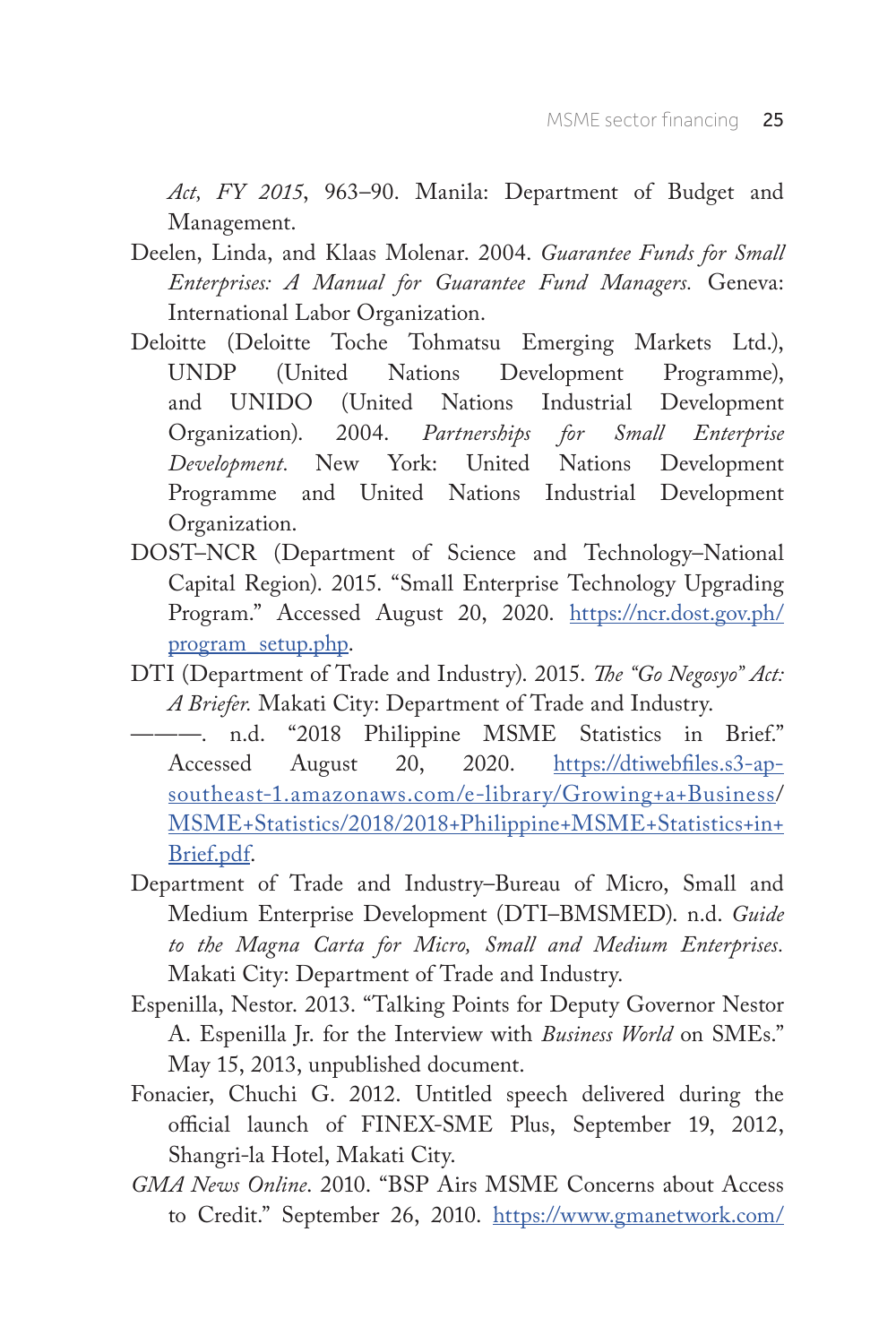[news/money/content/201976/bsp-airs-msme-concerns-about](https://www.gmanetwork.com/news/money/content/201976/bsp-airs-msme-concerns-about-access-to-credit/story/)[access-to-credit/story/.](https://www.gmanetwork.com/news/money/content/201976/bsp-airs-msme-concerns-about-access-to-credit/story/)

- Habito, Cielito F. 2014. "Pitching In for Inclusive Growth." No Free Lunch, *Philippine Daily Inquirer*, September 2, 2014. [http://opinion.inquirer.net/78077/pitching-in-for-inclusive](http://opinion.inquirer.net/78077/pitching-in-for-inclusive-growth)[growth.](http://opinion.inquirer.net/78077/pitching-in-for-inclusive-growth)
- ---- 2015. "Nurturing SMEs, the Japanese Way." No Free Lunch, *Philippine Daily Inquirer,* March 3, 2015. [http://opinion.inquirer.](http://opinion.inquirer.net/83007/nurturing-smes-the-japanese-way) [net/83007/nurturing-smes-the-japanese-way.](http://opinion.inquirer.net/83007/nurturing-smes-the-japanese-way)
- Ibañez, Jenina P. 2020. "SB Corp. Receives P10B for Loan Program, To Take Applications Next Week." *Business World,* October 22, 2020. [https://www.bworldonline.com/sb-corp-receives-p10b](https://www.bworldonline.com/sb-corp-receives-p10b-for-loan-program-to-take-applications-next-week/)[for-loan-program-to-take-applications-next-week/.](https://www.bworldonline.com/sb-corp-receives-p10b-for-loan-program-to-take-applications-next-week/)
- ILO (International Labour Organization). 2020. "Statistics on Labour Productivity." Accessed August 20, 2020. [https://ilostat.ilo.org/](https://ilostat.ilo.org/topics/labour-productivity/) [topics/labour-productivity/.](https://ilostat.ilo.org/topics/labour-productivity/)
- Maehara, Yasuhiro. 2012. "The Role of Credit Risk Database in SME Financing." In *The 25th Anniversary Publication of Asian Credit Supplementation Institution Confederation (ACSIC): The 25-Year History of ACSIC,* edited by the Asian Credit Supplementation Institution Confederation, 48–68. Tokyo: Japan Finance Corporation.
- MSMED Council (Micro, Small, and Medium Enterprise Development Council). 2010. *Micro, Small and Medium Enterprise Development Plan 2011–2016*. Makati City: Micro, Small, and Medium Enterprise Development Council.
- ———. 2018. *Micro, Small and Medium Enterprise Development Plan 2017–2022*. Makati City: Micro, Small, and Medium Enterprise Development Council.
- NEDA (National Economic and Development Authority). 2004. *Philippine Development Plan 2004–2010.* Pasig City: National Economic and Development Authority.
	- ———. 2014. *Medium Term Philippine Development Plan 2011– 2016: Midterm Update.* Pasig City: National Economic and Development Authority.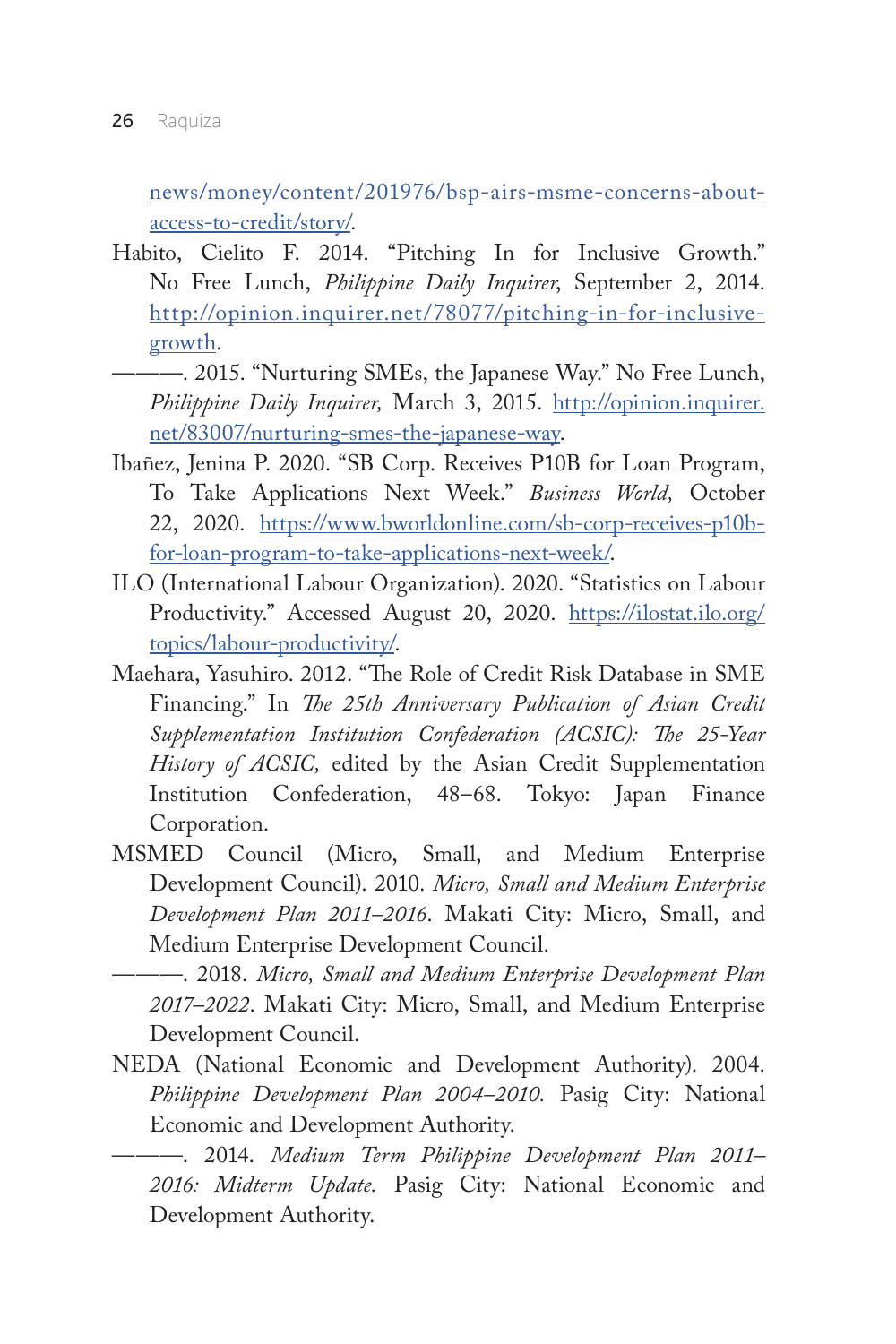- Nemoto, Tadanobu. 2012. "The Design of Public Credit Guarantee Scheme and the Significance of the Performance Evaluation." In *The 25th Anniversary Publication of Asian Credit Supplementation Institution Confederation (ACSIC): The 25-Year History of ACSIC*, edited by the Asian Credit Supplementation Institution Confederation, 28–47. Tokyo: Japan Finance Corporation.
- OECD (Organization for Economic Cooperation and Development). 2010. "Facilitating Access to Finance: Discussion Paper on Credit Guarantee Schemes." Accessed March 28, 2014. [http//www.oecd.](http://http//www.oecd.org/globalrelations/4532327.pdf) [org/globalrelations/4532327.pdf.](http://http//www.oecd.org/globalrelations/4532327.pdf)
- OECD (Organization for Economic Cooperation and Development) and ERIA (Economic Research Institute for ASEAN and East Asia). 2018. *SME Policy Index: ASEAN 2018; Boosting Competitiveness and Inclusive Growth.* Paris: OECD Publishing.
- PSA (Philippine Statistics Authority). n.d. "Annual Survey of Philippine Business and Industry—Manufacturing" (All Releases). Accessed August 20, 2020. [https://psa.gov.ph/](https://psa.gov.ph/manufacturing/aspbi) [manufacturing/aspbi.](https://psa.gov.ph/manufacturing/aspbi)
- ———. 2013. "2012 Updating of the List of Establishments (ULE): Final Result." December 18, 2013. [https://psa.gov.ph/](https://psa.gov.ph/content/2012-updating-list-establishments-ule-final-result) [content/2012-updating-list-establishments-ule-final-result.](https://psa.gov.ph/content/2012-updating-list-establishments-ule-final-result)
- ———. 2019. *Philippine Statistical Yearbook 2019.* Quezon City: Philippine Statistics Authority.
- Ramos, Marissa Mae M. 2020. "Banking on MSMEs: Making Business Loans Easy." *Business World*, February 24, 2020. [https://](https://www.bworldonline.com/banking-on-msmes-making-business-loans-easy/) [www.bworldonline.com/banking-on-msmes-making-business](https://www.bworldonline.com/banking-on-msmes-making-business-loans-easy/)[loans-easy/.](https://www.bworldonline.com/banking-on-msmes-making-business-loans-easy/)
- Republic of the Philippines. 2002. "Republic Act No. 9178 (Barangay Micro Business Enterprises (BMBEs) Act of 2002)." *Official Gazette,* November 13, 2002. [https://www.officialgazette.gov.](https://www.officialgazette.gov.ph/2002/11/13/republic-act-no-9178/) [ph/2002/11/13/republic-act-no-9178/.](https://www.officialgazette.gov.ph/2002/11/13/republic-act-no-9178/)
	- ———. 2014. "Republic Act No. 10644 (Go Negosyo Act)." *Official Gazette,* July 15, 2014. [https://www.officialgazette.gov.](https://www.officialgazette.gov.ph/2014/07/15/republic-act-no-10644/) [ph/2014/07/15/republic-act-no-10644/.](https://www.officialgazette.gov.ph/2014/07/15/republic-act-no-10644/)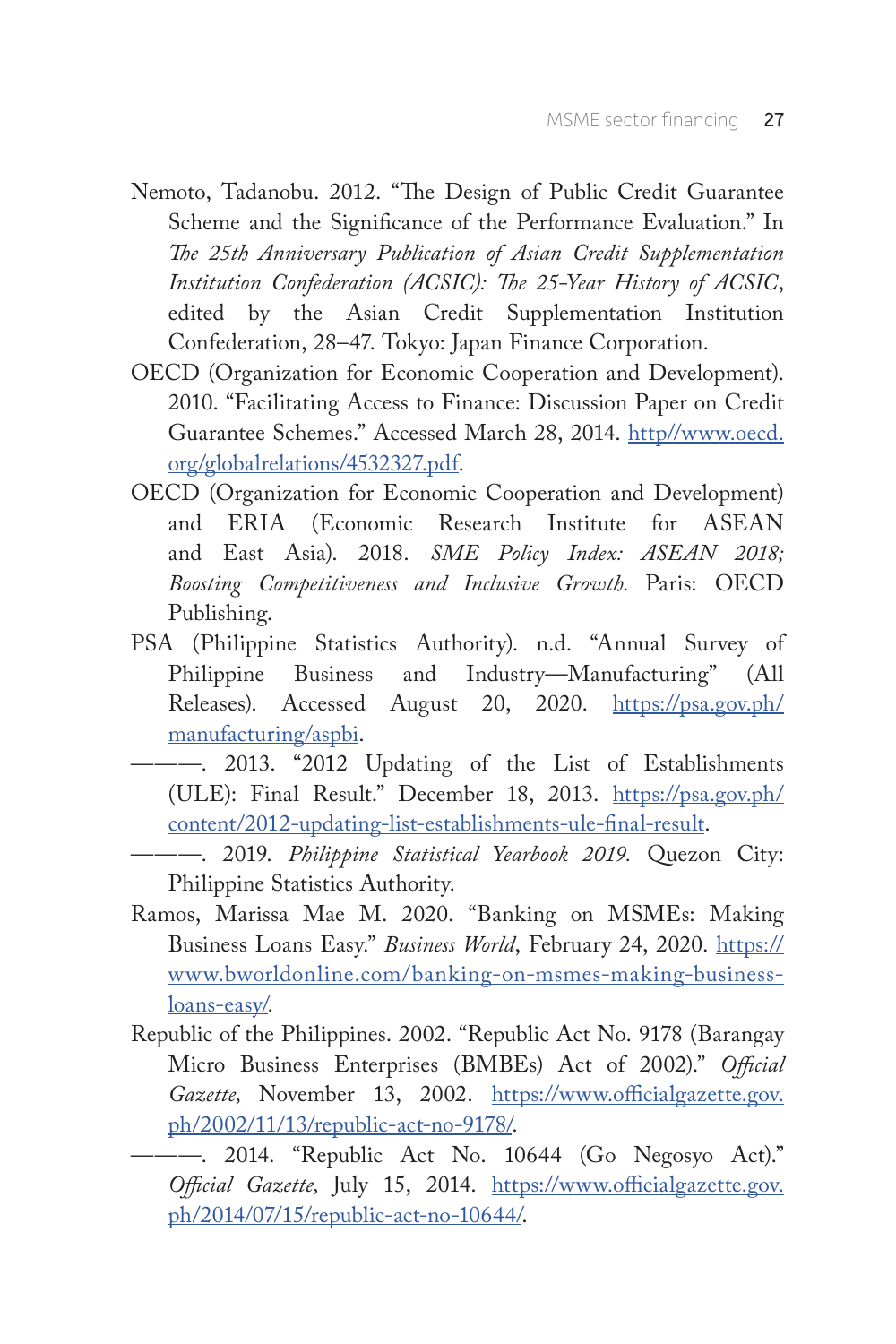- Rodriguez, Rufus. 2014. "The True State of MSME Financing in the Philippines." Privilege speech delivered at the Sixteenth Congress of the Philippines, March 5, 2014.
- SBCorp (Small Business Corporation). n.d. "Corporate Profile." Accessed October 25, 2020. [https://www.sbgfc.org.ph/about-us/](https://www.sbgfc.org.ph/about-us/corporate-profile) [corporate-profile.](https://www.sbgfc.org.ph/about-us/corporate-profile)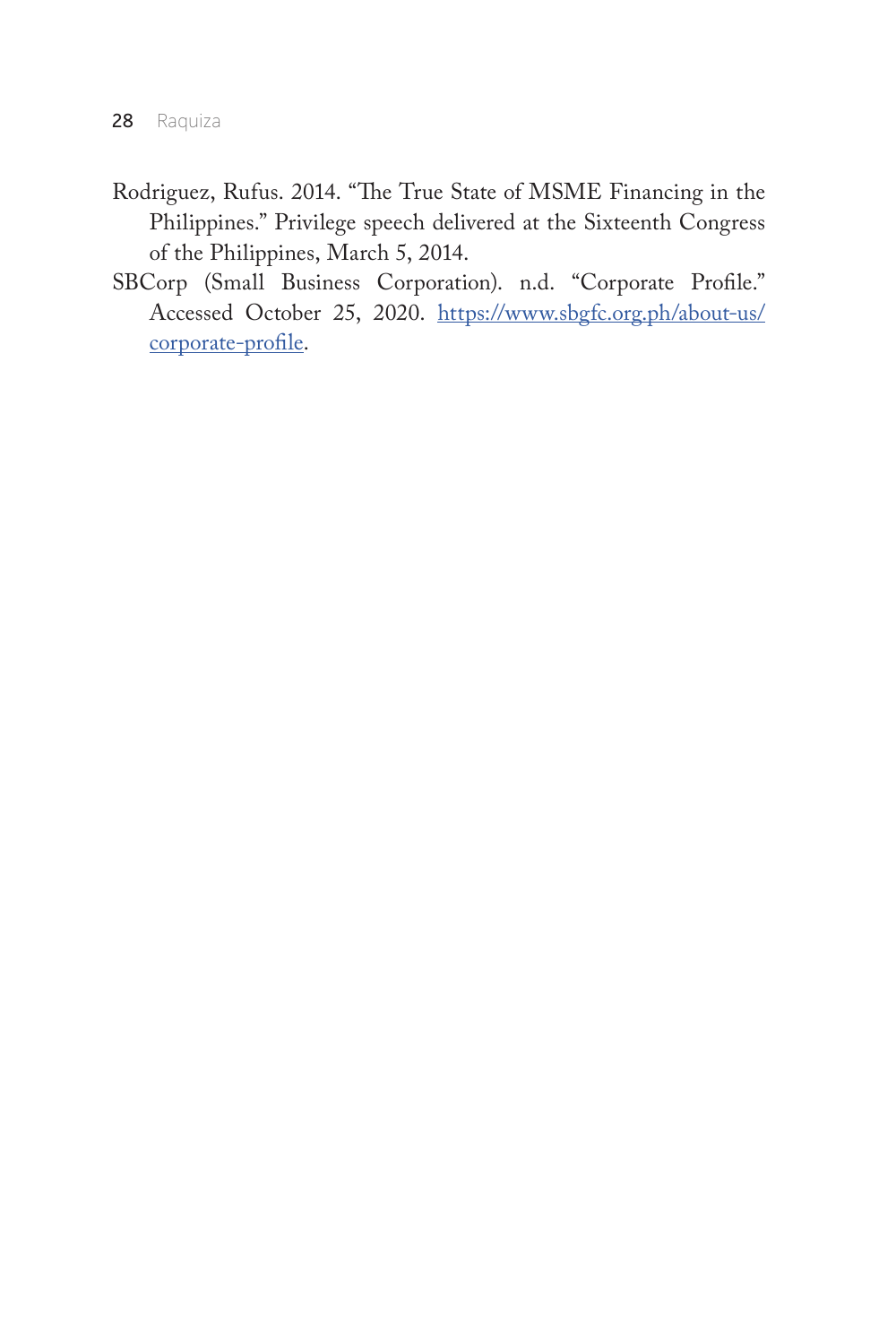#### **THE CENTER**

Established in 1985 by University of the Philippines (UP) President Edgardo J. Angara, the UP Center for Integrative and Development Studies (UP CIDS) is the policy research unit of the University that connects disciplines and scholars across the several units of the UP System. It is mandated to encourage collaborative and rigorous research addressing issues of national significance by supporting scholars and securing funding, enabling them to produce outputs and recommendations for public policy.

The UP CIDS currently has twelve research programs that are clustered under the areas of education and capacity building, development, and social, political, and cultural studies. In addition, the Center also convenes the Local-Regional Studies Network (LRSN), which supports projects of research centers in UP constituent universities.

#### **THE PROGRAM**

The **Political Economy Program (PEP)** adopts an interdisciplinary approach to the study of development policies and praxis, focusing on research that examines the interaction between state and market as well as facilitating academe-governmentindustry-civil society linkages aimed at promoting innovation-driven and equitable development. It seeks to help strengthen policy reforms aimed at advancing equitable development; promote an inclusive and innovation-driven industrial policy; and contribute to the popularization of the use of the political economy perspective in the study and resolution of development and economic problems.

The Program seeks to contribute to building the momentum for development policies and programs that promote domestic production, higher productivity, and the just distribution of development resources. It also strives to identify or create spaces for critical engagement and cooperation of the academic and research community, the government, and industry and producer groups.

The **UP CIDS Discussion Paper Series** is published quarterly by the University of the Philippines Center for Integrative and Development Studies.

**Editorial Office** Lower Ground Floor, Ang Bahay ng Alumni, Magsaysay Avenue, University of the Philippines, Diliman, Quezon City 1101

> **Telephone** (02) 8981-8500 loc. 4266 to 68 • (02) 8426-0955

**Email** cids@up.edu.ph • cidspublications@up.edu.ph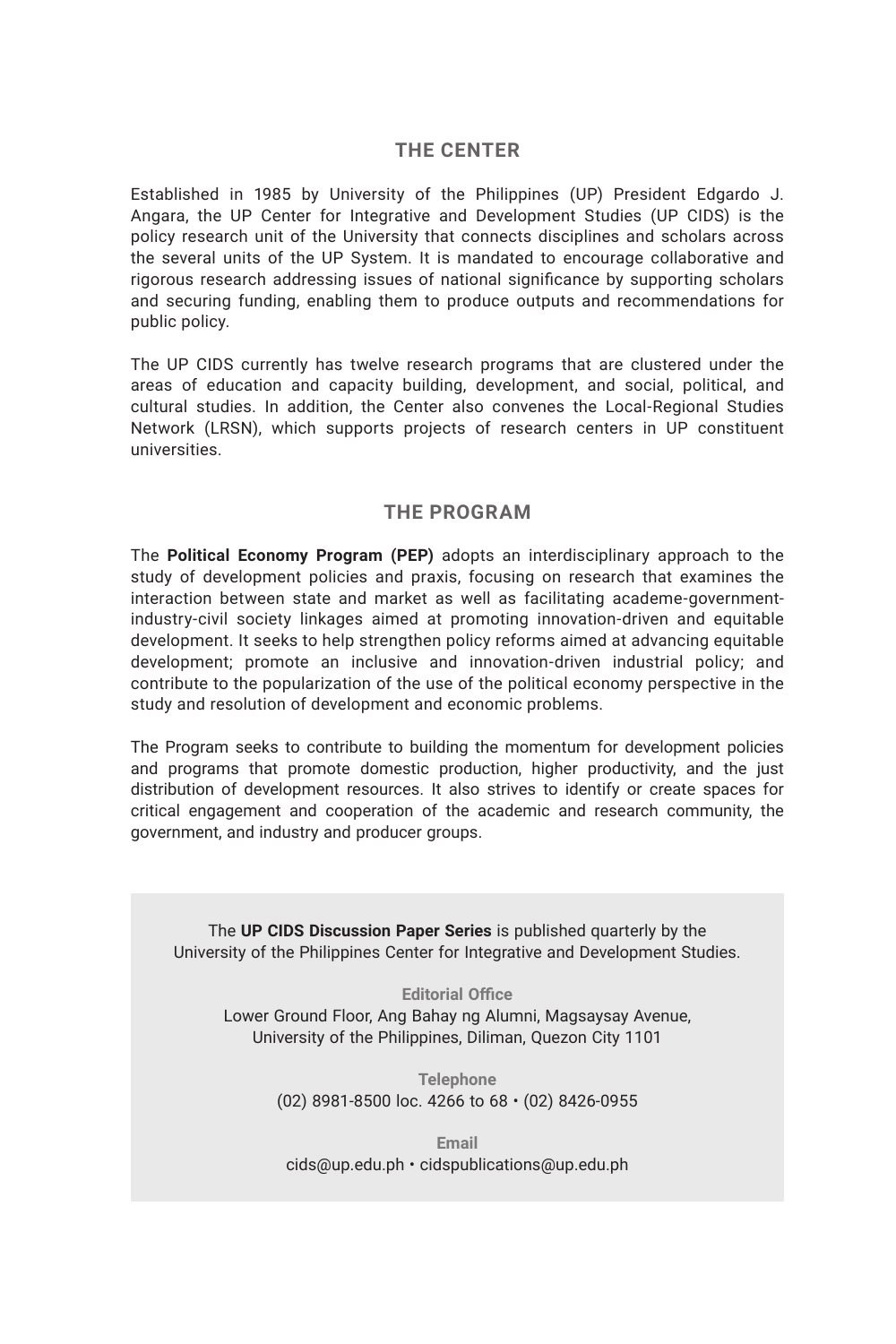#### **EDITORIAL RESPONSIBILITIES**

The Editor-in-Chief and the Program Editors ensure that the discussion papers contain research findings on issues that are aligned with the core agenda of the research programs under the University of the Philippines Center for Integrative and Development Studies (UP CIDS).

The responsibility of the Editor-in-Chief and the Program Editors is towards high standards of scholarship, the generation of new knowledge that can be utilized for the good of the public, and the dissemination of such information.

#### **EDITORIAL BOARD**

Teresa S. Encarnacion Tadem **EDITOR-IN-CHIEF**

#### **PROGRAM EDITORS**

#### **EDUCATION AND CAPACITY BUILDING CLUSTER**

Dina S. Ocampo **Education Research Program**

Fernando dlC. Paragas **Program on Higher Education Research and Policy Reform**

Marie Therese Angeline P. Bustos **Assessment, Curriculum, and Technology Research Program**

Jalton G. Taguibao **Program on Data Science for Public Policy**

#### **DEVELOPMENT CLUSTER**

Annette O. Pelkmans-Balaoing **Program on Escaping the Middle-Income Trap: Chains for Change**

> Antoinette R. Raquiza **Political Economy Program**

Eduardo C. Tadem Benjamin B. Velasco **Program on Alternative Development**

Antonio Miguel L. Dans Jose Rafael A. Marfori **Program on Health Systems Development**

#### **SOCIAL, POLITICAL, AND CULTURAL STUDIES CLUSTER**

Maria Ela L. Atienza Jorge V. Tigno **Program on Social and Political Change**

> Macrina A. Morados **Islamic Studies Program**

Herman Joseph S. Kraft **Strategic Studies Program**

Marie Aubrey J. Villaceran Frances Antoinette C. Cruz **Decolonial Studies Program**

#### **LOCAL-REGIONAL STUDIES NETWORK**

Cordillera Studies Center University of the Philippines Baguio

Central Visayas Studies Center University of the Philippines Cebu

#### **EDITORIAL STAFF**

**ASSOCIATE EDITOR** Ace Vincent P. Molo **ASSISTANT EDITOR** Clarisse C. Culla **COPYEDITOR** Virna Liza O. Guaño **LAYOUT ARTIST** Zylyka F. Gendraule